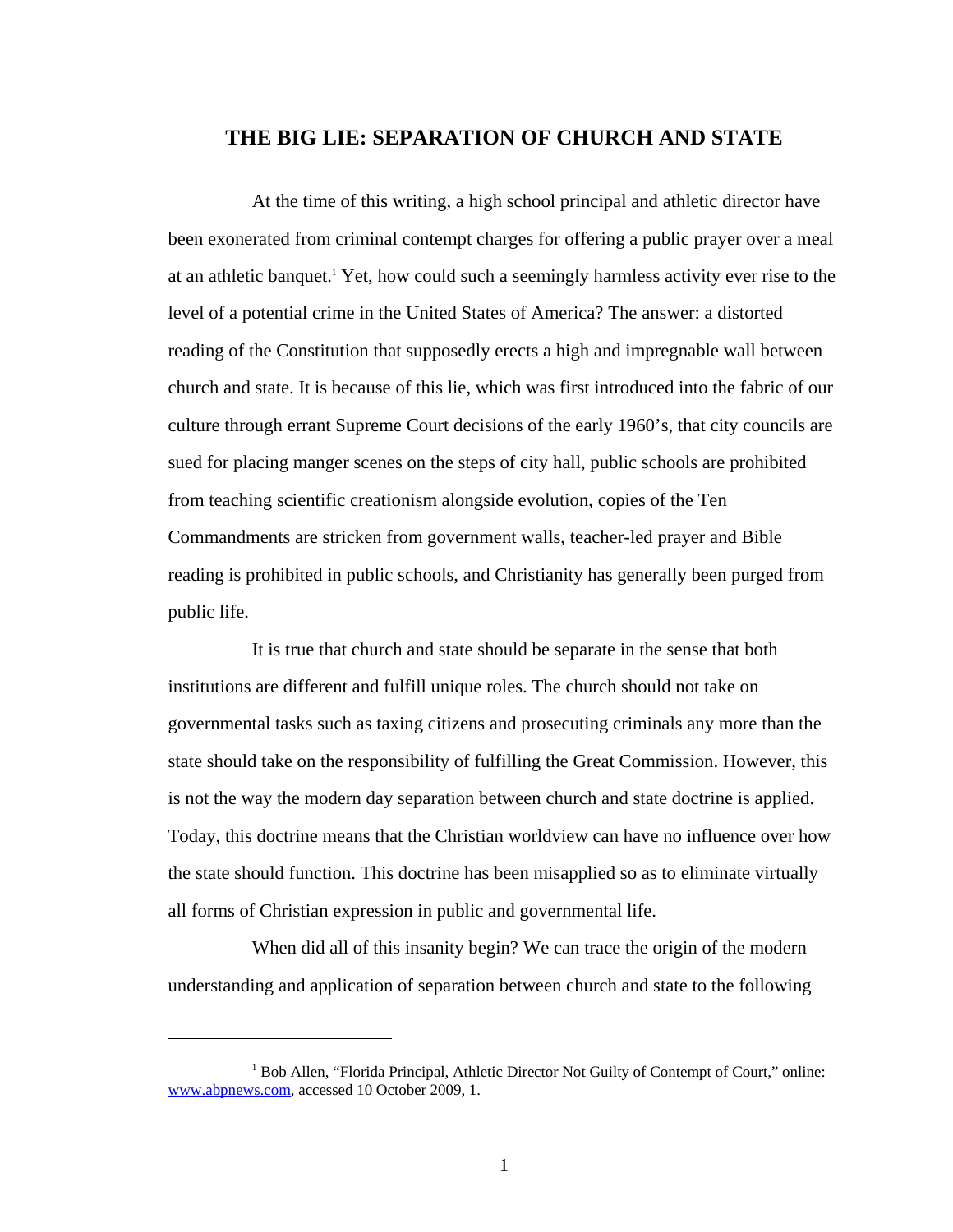two Supreme Court decisions of the early 1960's: *Engle v. Vitale*<sup>2</sup> and *School District of*  Abington Township v. Schempp.<sup>3</sup> At issue in *Engle* was the practice of the New York public schools in having their students recite a non-compulsory, voluntary,<sup>4</sup> short, 22 word, innocuous, non-denominational prayer requiring less than ten seconds of reading time that merely acknowledged dependence upon God. The words of the prayer read as follows: "Almighty God, we acknowledge our dependence upon Thee, and we beg thy blessings upon us, our parents, our teachers, and our Country."5 The court's decision in this case represented the first time in American history that the Supreme Court used the separation of church and state doctrine to illegalize the long-standing American tradition of opening the public school day with the voluntary recitation of a prayer. Similarly, the issue in *Schempp* involved Bible reading in the public schools. This practice was also voluntary, involved one of the students reading an excerpt from the Bible, the student selected a version of his own choice, and no instruction or comment was given beyond the simple reading of the text.<sup>6</sup> Once again, the Supreme Court used the separation of church and state doctrine to strike down this long-standing American tradition.

Yet, an honest appraisal of these decisions shows them to be out of harmony with the vision of the Constitution's authors. The founders would have been horrified at the prospect of removing the influence of Christianity from the functioning of public schools and government. The purpose of this chapter is to show how out-of-step these

<sup>2</sup> *Engle v. Vitale*, 370 U.S. 421 (1962).

<sup>3</sup> *School District of Abington Township v. Schempp*, 374 U.S. 203 (1963).

<sup>4</sup> Students were allowed to opt out of the prayer in cases of parental objection. *Engle v. Vitale*, 370 U.S. 421, 423 (1962).

<sup>5</sup> Ibid., 422.

<sup>6</sup> *School District of Abington Township v. Schempp*, 374 U.S. 203 (1963), 207, 211, n. 4.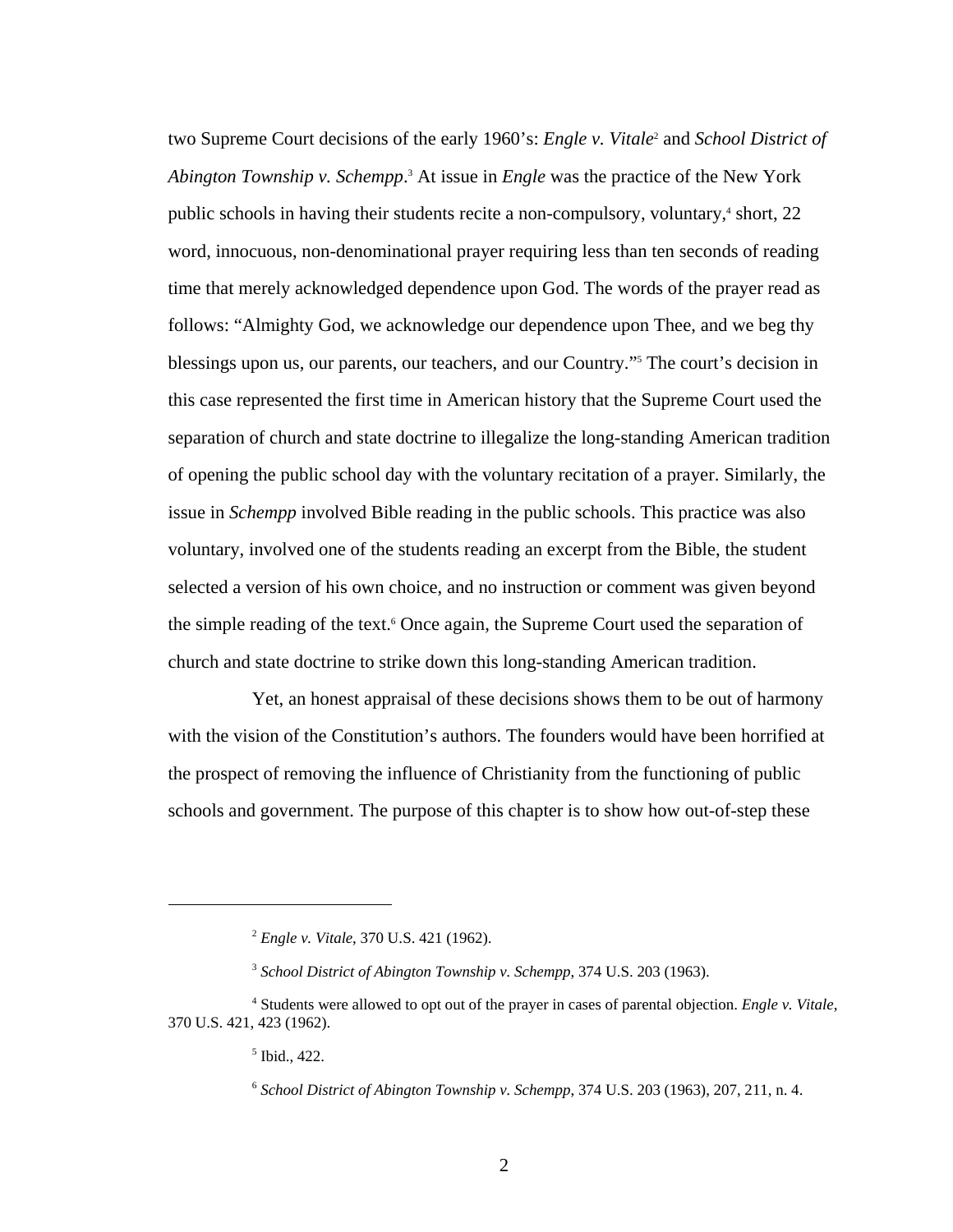decisions are with the express wishes of America's founding fathers.7 This purpose will be accomplished through a consideration of the following nine facts.

## **NO MENTION OF THE SEPARATION OF CHURCH AND STATE**

First, the words "separation between church and state" never appear in the actual wording of the First Amendment. The *Engle* and *Schempp* courts based their rulings on the "wall of separation between church and state" from the First Amendment's prohibition of a state establishment of religion. However, it is odd for the court to base its ruling on this "wall of separation of church and state" language considering the fact that none of these words appear in the actual language of the text of the First Amendment. The religion clauses of the First Amendment simply say, "Congress shall make no law respecting an establishment of religion, or prohibiting the free exercise there of." Although one often hears the phrase "a strict wall of separation between church and state," the words "strict," "wall," "separation," "church," and "state" nowhere actually appear in the First Amendment's wording.

While this notion of a strict wall of separation between church and state is alien to the First Amendment, and all of America's founding documents for that matter, the idea can be found in the constitutions of other countries, such as the former Soviet Union. Article 124 of the Soviet Union Constitution says, "In order to ensure to citizens freedom of conscience, the church in the USSR is separated from the state, and the school

1

<sup>7</sup> For a broader discussion, the following sources are recommended. David Barton, *Myth of Separation* (Aledo, TX: Wallbuilder Press, 1992); idem, *Original Intent* (Aledo, TX: Wall Builder Press, 1996).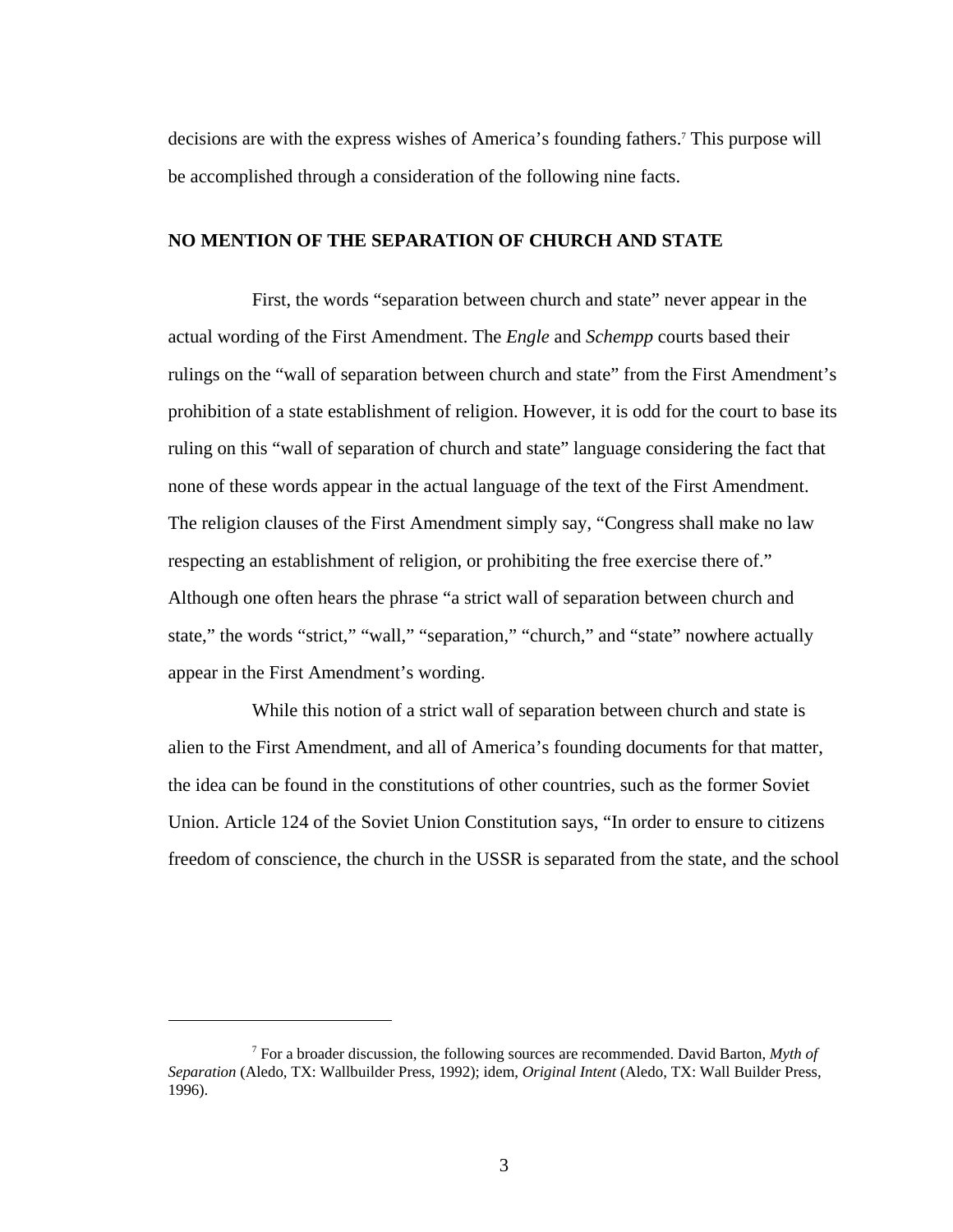from the church."8 Interestingly, in 1958, one jurist commented on this conspicuous absence when he noted:

Much has been written in recent years concerning Thomas Jefferson's reference in 1802 to "a wall of separation between church and State." It… has received so much attention that one would almost think at times that it is to be found somewhere in our Constitution.9

If the "separation between church and state" language does not appear in the First Amendment, from where does it originate? Interestingly, this phrase actually comes from a letter that Thomas Jefferson wrote to the Danbury Baptist Association in 1802 rather than from the First Amendment itself. In other words, the oft used "separation between church and state" phrase is not found in the First Amendment and did not originate until Jefferson's letter, which was written over a decade after the Constitution was completed. It is strange to connect Jefferson's words in this letter to the First Amendment considering the fact that Jefferson was out of the country serving as America's ambassador to France at the time that the Constitution was debated, ratified, and adopted.10 In fact, in 1802, Jefferson corrected Dr. Joseph Priestly who had given Jefferson too much credit in the Constitution's formation:

One passage, in the paper you enclosed me, must be corrected. It is the following, "and all say it was yourself more than any other individual, that planned and

<sup>8</sup> Amos J. Peaslee, *Constitutions of Nations*, rev. and 3d ed., 4 vols. (The Hague, Netherlands: Martinus Nijhoff, 1968), 3:1005; Leroy Brownlow, *Bible vs. Communism* (Fort Worth, TX: Brownlow, 1961), 77.

<sup>9</sup> *Baer v. Kolmorgen*, 14 Misc. 2d 1015, 1019 (1958).

<sup>10</sup> *Reynolds v. United States*, 98 U.S. 145, 163 (1878). See also Tim LaHaye, *Faith of Our Founding Fathers* (Brentwood, TN: Wolgemuth & Hyatt, 1987), 191-92; John Eidesmoe, *Christianity and the Constitution: The Faith of Our Founding Fathers* (Grand Rapids, MI: Baker, 1987), 243; Stephen Mansfield, *Ten Tortured Words: How the Founding Fathers Tried to Protect Religion in America...And What Has Happened Since* (Nashville, TN: Nelson, 2007), 33, 65.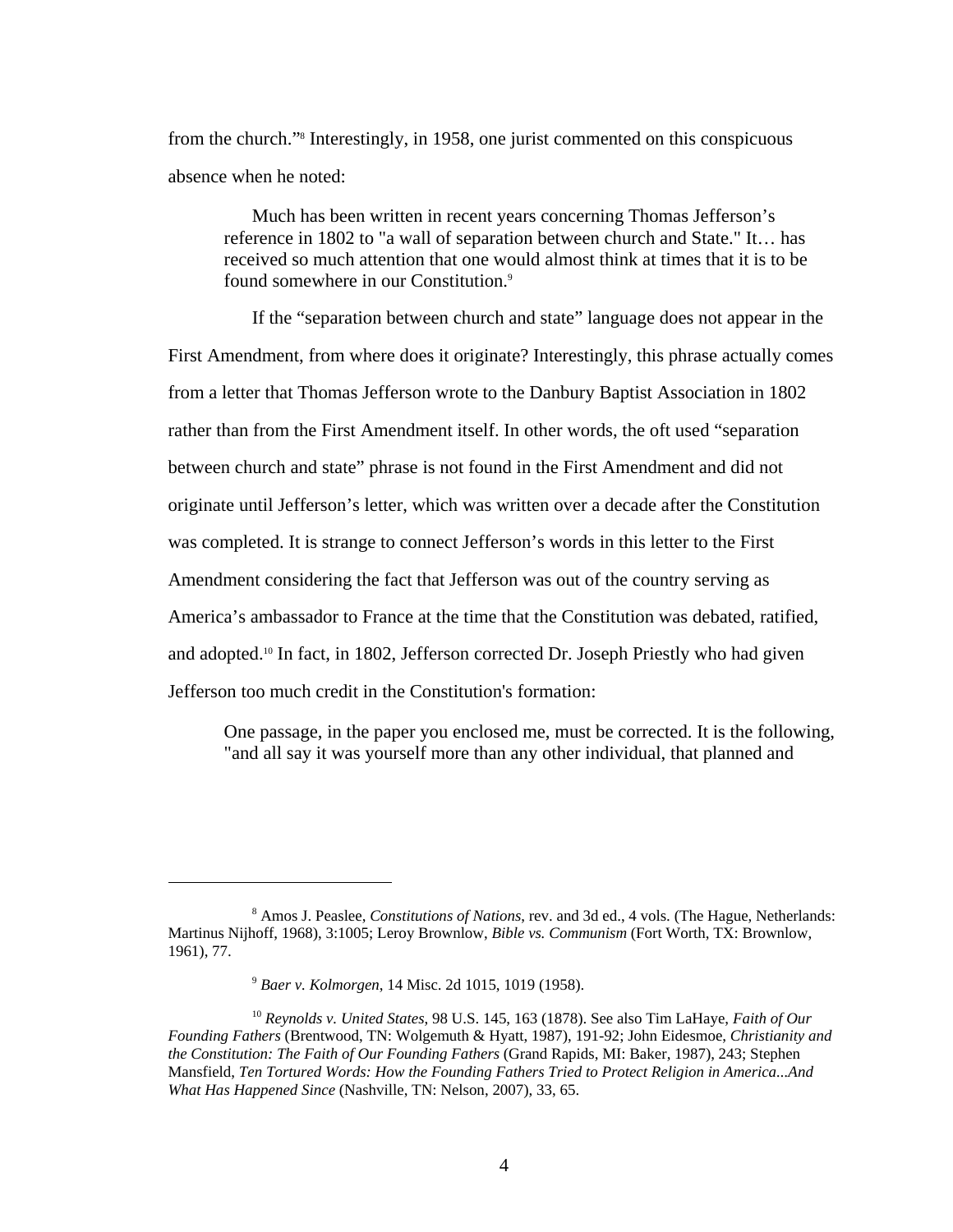established it," *i.e*., the Constitution. I was in Europe when the Constitution was planned, and never saw it till after it was established.11

Rather than cite those founding fathers who were actually present at the Constitutional Convention or who framed the First Amendment, in order to find "separation between church and state" language, the court relied upon the writings of someone who was not there and who used the expression over a decade after the Constitution had been adopted. The first official governmental pronouncement associating this Jeffersonian separation of church and state language with the establishment clause of the First Amendment was not made until the *Everson v. Board of Education* case in 1947.12

### **A ONE-WAY WALL**

 $\overline{a}$ 

Second, the *Engle* and *Schempp* courts assumed that Jefferson's "wall of separation of church and state" was intended to prohibit the practice of Christian principles in government. However, this historical analysis is suspect for several reasons. For example, Jefferson was not opposed to religious practices in the public square. As President, Jefferson supported and signed into law a treaty with the Kaskaskia Indians that provided a stipend from the national treasury to support a missionary to minister to the Kaskaskia Indians.13 According to historian Stephen Mansfield, "It was Jefferson,

<sup>&</sup>lt;sup>11</sup> Thomas Jefferson, *The Writings of Thomas Jefferson*, 20 vols., ed. Albert Ellery Bergh (Washington D.C: Thomas Jefferson Memorial Association, 1904), 10:325, to Dr. Joseph Priestly on June 19, 1802.

<sup>12</sup> *Everson v. Board of Education*, 330 U.S. 1 (1947). Only one other time in American judicial history prior to *Everson* had the Supreme Court ever cited Jefferson's 1802 letter in full. Here, the court did not connect the Jeffersonian "wall of separation of church and state" to the First Amendment's establishment clause prohibiting a government establishment of religion. Rather it used the phrase *only* in connection with government regulation of the free exercise of religion. In other words, because of the separation of church and state concept found in the free exercise clause of the First Amendment, "Congress was deprived of all legislative power over mere opinion, but was left free to reach actions which were in violation of social duties or subversive of good order." *See Reynolds v. United States*, 98 U.S. 145, 164 (1878).

<sup>13</sup> Robert L. Cord, *Separation of Church and State: Historical Fact and Current Fiction* (Grand Rapids: Baker, 1988), 38-39.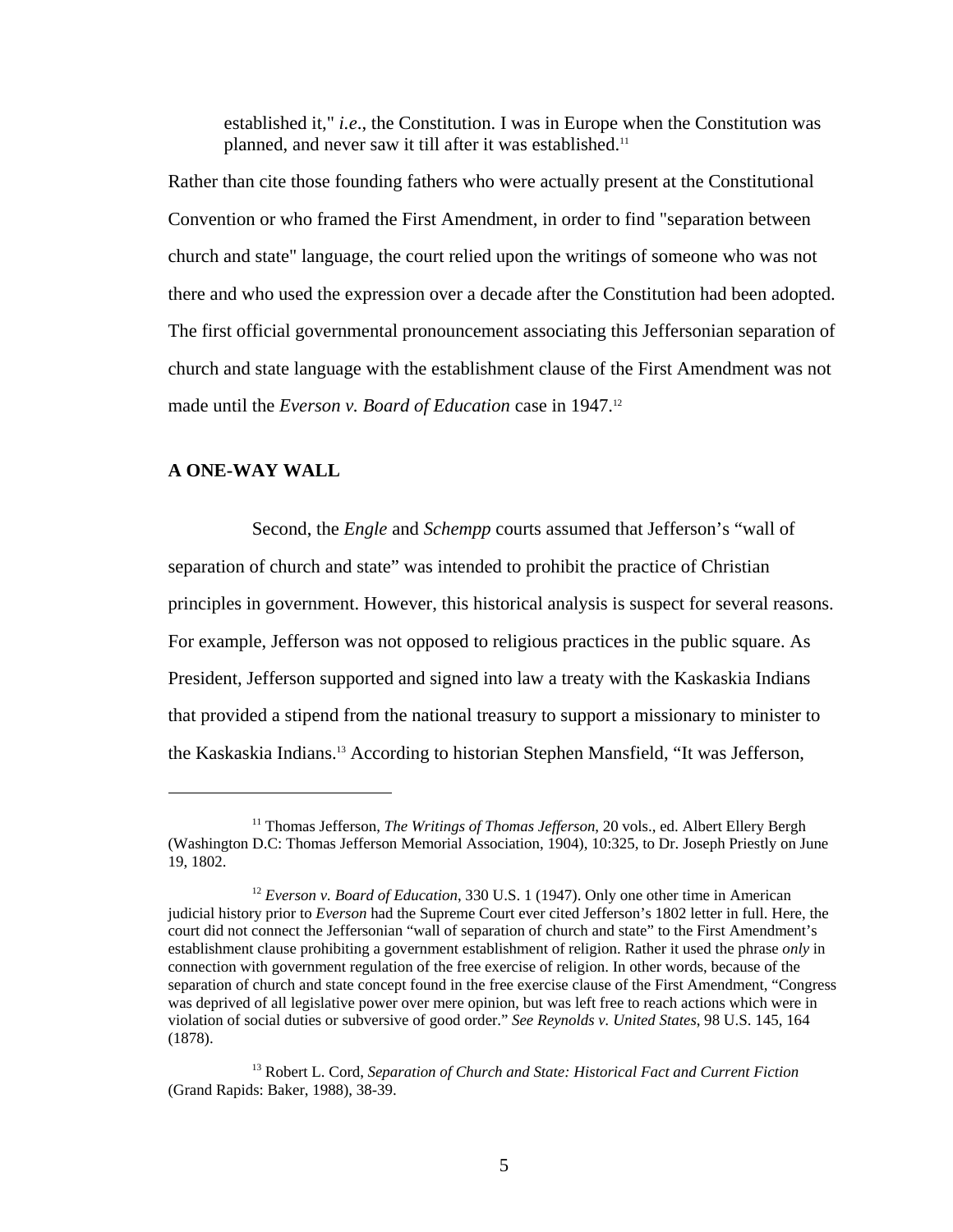after all, who approved funds for evangelizing Native Americans. It was Jefferson who attended church on federal property for most of his administration, approved still other churches on federal property, and even ordered the marine band to play in his church."14

It becomes obvious that Jefferson never intended for God to be banned from the institution of government simply by reading the Declaration of Independence that he authored just a few years earlier in 1776. This founding document contains the following religious phrases: "the Laws of Nature and of Nature's God," "we hold these truths to be self evident, that all men are created equal," "they are endowed by their Creator with certain unalienable Rights," "appealing to the Supreme Judge of the world for the rectitude of our intentions," and "with firm reliance on the protection of Divine Providence."<sup>15</sup> Interestingly, some have noted the overt way this charter expresses dependence upon God and have thus referred to it as the Declaration of Dependence rather than the Declaration of Independence. Did Jefferson suddenly believe that the 1776 Declaration of Independence itself had become unconstitutional by the time he spoke of a wall of separation between church and state in 1802?

Furthermore, the 1802 letter that the court cited to prove that Jefferson advocated "a wall of separation between church and state" is taken out of context. In writing to the Danbury Baptists, Jefferson used this expression to assure them that the federal government would not interfere with their private free exercise of religion. The letter had nothing to do with government sponsored religious activity. In other words, Jefferson used the phrase "wall of separation of church and state" as a one-way wall. The wall prevented the government from interfering with Christianity rather than preventing

<sup>&</sup>lt;sup>14</sup> Mansfield, *Ten Tortured Words: How the Founding Fathers Tried to Protect Religion in America...And What Has Happened Since*, 65.

<sup>&</sup>lt;sup>15</sup> While Jefferson authored most of these phrases, Adams inserted the final two later on with the approval of Congress. Peter Marshall and David Manuel, *The Light and the Glory* (Old Tappan, NJ: Revell, 1977), 307.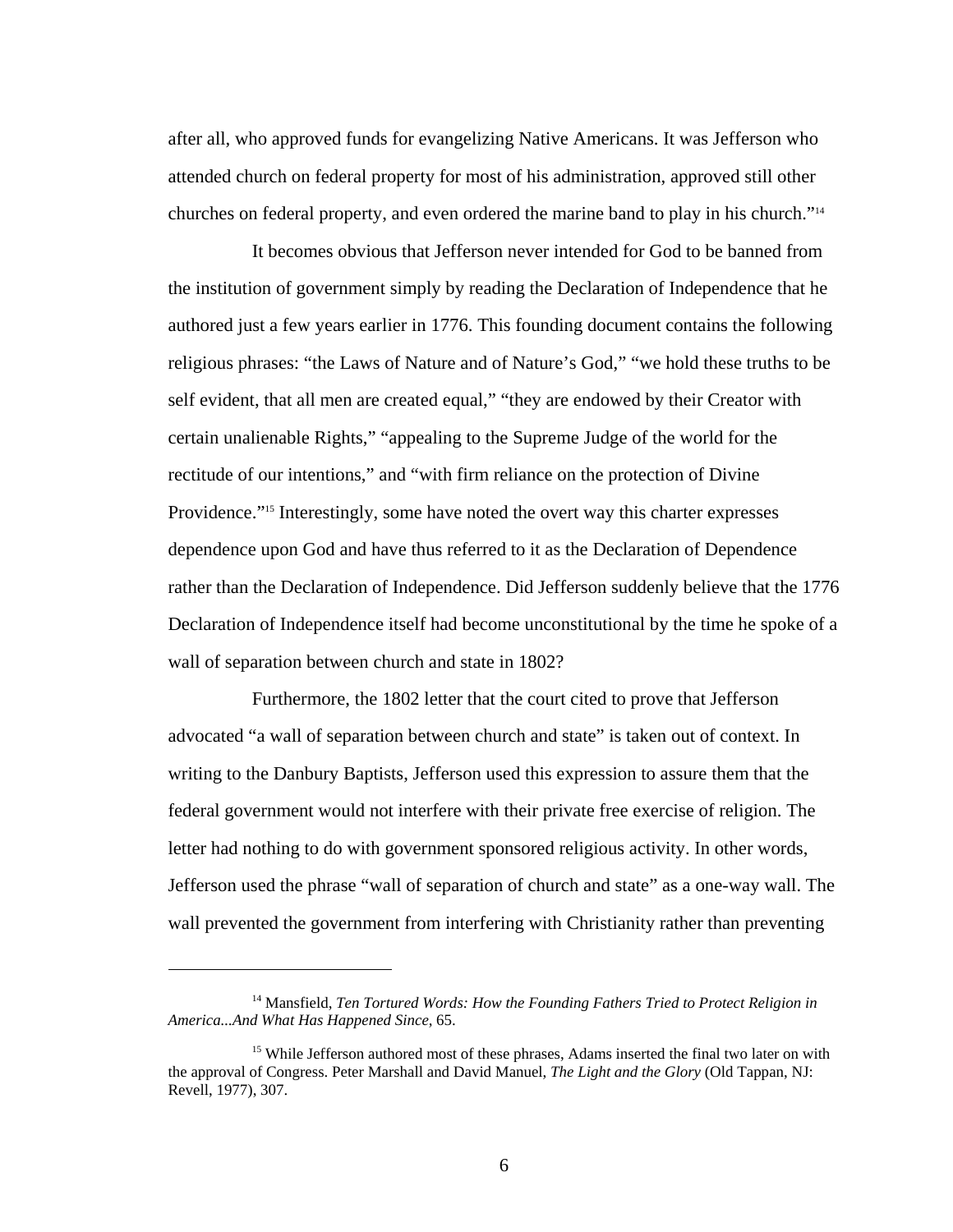Christianity from influencing government.<sup>16</sup> Here is what Jefferson's letter to the Danbury Baptists says:

Believing with you that religion is a matter which lies solely between a man and his God; that he owes account to none other for his faith or his worship; and that the legislative powers of government reach actions only and not opinions, I contemplate with solemn reverence the act of the whole American people which declared that their legislature should "make no law respecting an establishment of religion or prohibiting the free exercise thereof," *thus building a wall of separation between Church and State* (italics added).17

### **ACTIVITIES OF THE FIRST CONGRESS**

1

Third, regarding the issue of religious practices in public schools, the *Engle* and *Schempp* courts confidently asserted that the framers would have been opposed to such a practice. However, the court conveniently ignored the legislative activities of the first congress, which was comprised of those who wrote and adopted the Constitution and the Bill of Rights. An obvious way to determine the meaning of a document is to observe the prior and subsequent legislative history of those who authored the document. The first congress, made up largely of the framers of the Constitution and the Bill of Rights including the First Amendment, also passed the Northwest Ordinance, which was signed into law by President Washington in 1789. Article III of the Northwest Ordinance says, "Religion, morality, and knowledge being necessary to good government and the happiness of mankind, schools and the means of education shall forever be encouraged."<sup>18</sup>

<sup>16</sup> LaHaye, *Faith of Our Founding Fathers*, 61-62; Eidesmoe, *Christianity and the Constitution: The Faith of Our Founding Fathers*, 243-44; Alvin J. Schmidt, *Under the Influence: How Christianity Transformed Civilization* (Grand Rapids: Zondervan, 2001), 267; Cord, *Separation of Church and State*, 45.

<sup>17</sup> Jefferson, *The Writings of Thomas Jefferson*, 16:281-82, in a letter from Jefferson to the Danbury Baptist Association on January 1, 1802.

<sup>18</sup> Henry S. Commager, ed., *Documents of American History*, 8th ed. (NY: Appleton-Century-Crofts, 1968), 131.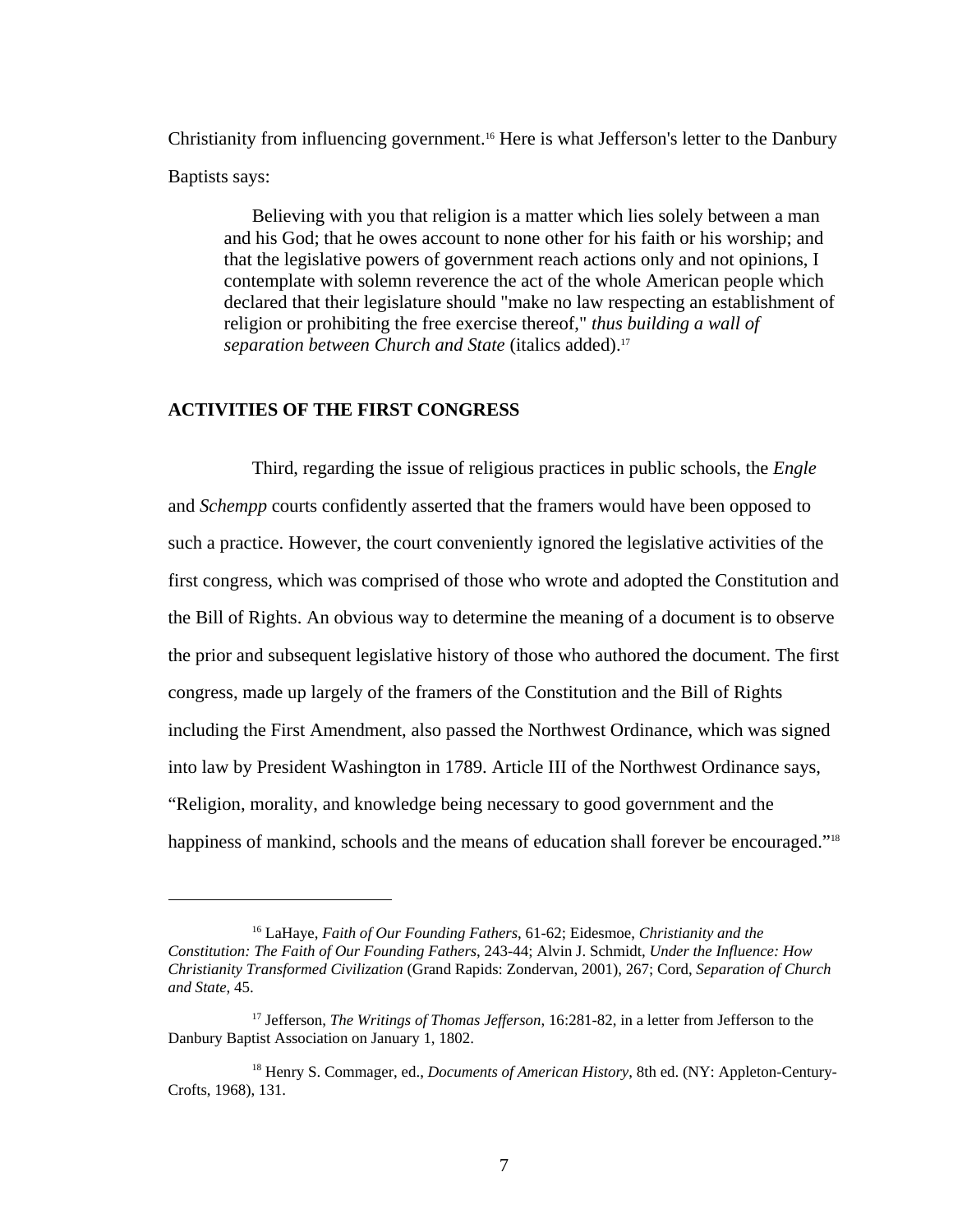Apparently, the framers of the First Amendment believed that schools and educational institutions were the proper place to encourage religion and morality.

Based upon the legislative activities of those who framed the First Amendment, it would seem that they understood the prohibition against the establishment of a religion as forbidding only government-sponsored denominationalism. The framers would have been perfectly comfortable with governmental sponsoring of the general principles of Christianity that were applicable to all Christian denominations. To argue that the First Amendment's prohibition against an establishment of religion removes all vestiges of Christianity from public life leads to the ridiculous conclusion that the first congress violated the very Constitution and First Amendment that they themselves authored and adopted. Similarly, the question needs to be asked, "If Christianity in the public schools is blatantly unconstitutional according to the intent of the founding fathers, why did it take the judiciary nearly two hundred years to figure this out and apply the Constitution properly so as to eradicate public school sponsored prayer and Bible reading?"

Based upon the Supreme Court decisions dealing with prayer and Bible reading in school, the court has subsequently developed a three-part test for determining if religious expression in government is permissible. The activity must have a secular purpose, must not advance nor inhibit religion, and must not excessively entangle government with religion.19 This is the test that has been consistently used to push much of Christianity out of the public schools and government on the grounds that such activity does not pass constitutional muster. Yet this test is out of harmony with the views of the founders who favored the general, non-sectarian principles of Christianity in government as long as one Christian denomination was not favored over another.

<sup>19</sup> *Lemon v. Kurtzman*, 403 U.S. 602 (1971).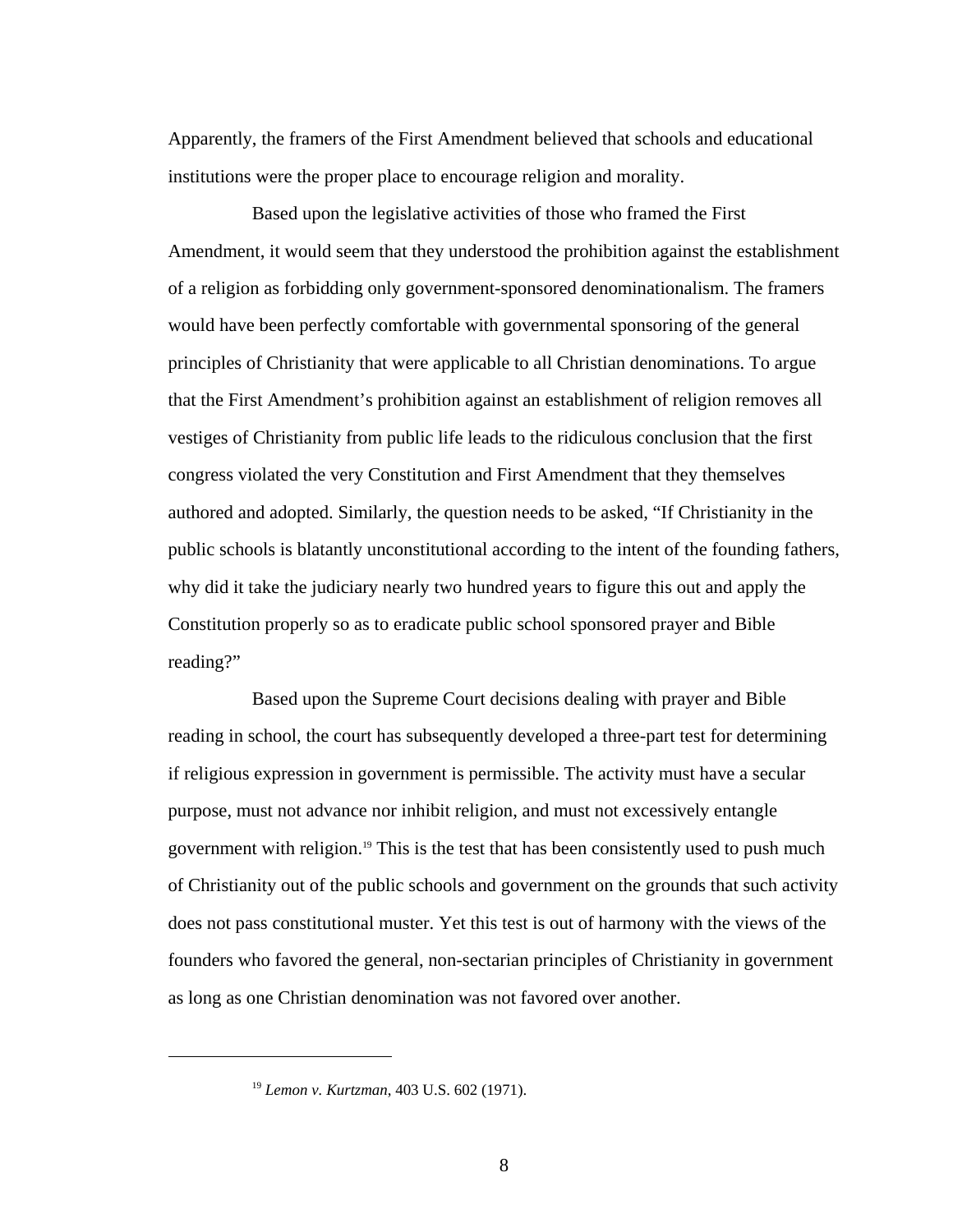Thus, legal scholar John Eidsmoe suggests another test that the courts should instead use that is far more harmonious with the beliefs of the founders when determining if religion in government violates the First Amendment. According to Eidsmoe, Christian activity in government is impermissible if it compels attendance at religious services or activities, prefers a particular "church or denomination above others," and penalizes those who do not support a specific government involvement with religion such as by "depriving them of the right to vote or hold office."20 The bottom line to this whole discussion is that the legal test that is used today to completely separate God from government is inconsistent with the beliefs of the founding fathers whose legislative record demonstrates that they contemplated no such separation.

## **THE FIRST AMENDMENT'S INAPPLICABILITY TO STATE GOVERNMENT**

Fourth, the *Engle* and *Schempp* courts applied the First Amendment's prohibition of a government-established religion to religious activity taking place at the state level. Such an application contradicts the express wording of the religion clauses of the First Amendment, which say, "*Congress* shall make no law respecting an establishment of religion, or prohibiting the free exercise there of" (italics added). The First Amendment places the prohibition of establishing a religion on Congress rather than upon the state governments. The American political system has at least two levels of government: federal government and then the many state governments. This unique governmental structure creates multiple layers of government (national, state, and local) operating over the same geographical expanse. Mansfield explains the rationale behind such a deliberately inefficient system. "When the founding generation of Americans turned to the business of creating a country, they had just fought a war against a

<sup>20</sup> John Eidesmoe, *The Christian Legal Advisor* (Milford, MI: Mott, 1984), 147.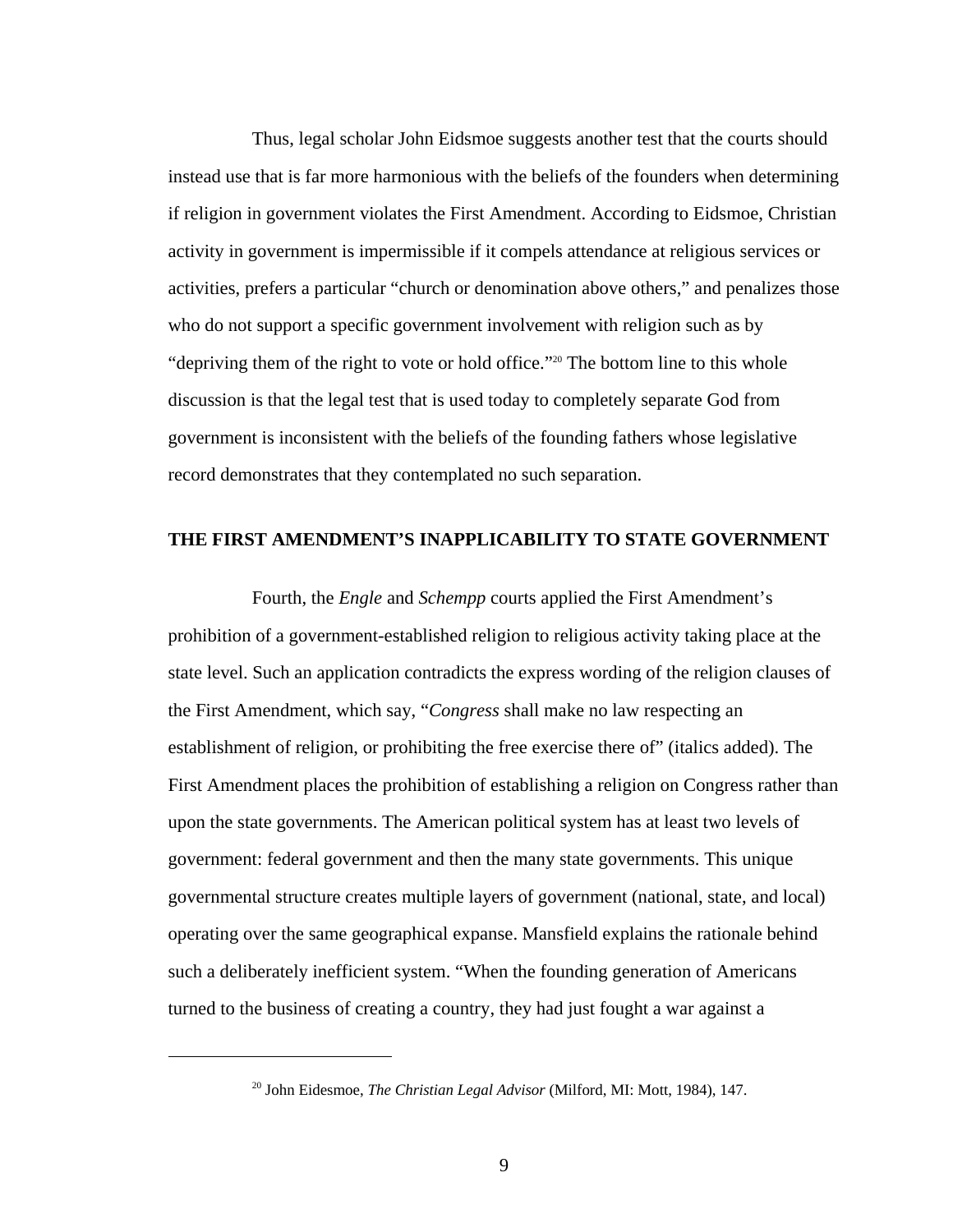centralized and controlling government. They had no intention of creating an American version of the same evil." $^{21}$ 

Based upon the specific language of the First Amendment ("*Congress* shall make no law respecting an establishment of religion, or prohibiting the free exercise there of") the founders only intended the First Amendment to apply to the federal government rather than the many states and localities. In fact, Chief Justice John Marshall, America's third Supreme Court Chief Justice, spoke for a unified court on this matter in 1833. He noted, "The constitution was ordained and established by the people of the United States for themselves, for their own government, and not for the government of the individual states." Therefore, the Bill of Rights "…contain no expression indicating an intention to apply them to the state governments."<sup>22</sup>

However, it is worth noting that the *Engle* and *Schempp* courts were able to apply the First Amendment to the activities of state governments because fifteen years earlier the court in *Everson v. Board of Education* in 1947<sup>23</sup> had made the First Amendment applicable to the states through the due process clause of the Fourteenth Amendment. The Fourteenth Amendment was passed in 1868 to guarantee rights to recently emancipated slaves. The Fourteenth Amendment is binding upon state government. It reads:

All persons born or naturalized in the United States, and subject to the jurisdiction thereof, are citizens of the United States and of the *State* wherein they reside. *No State* shall make or enforce any law which shall abridge the privileges or immunities of the United States; nor shall *any State* deprive any person of life,

<sup>21</sup> Mansfield, *Ten Tortured Words: How the Founding Fathers Tried to Protect Religion in America...And What Has Happened Since*, 38.

<sup>&</sup>lt;sup>22</sup> *Barron v. Baltimore*, 32 U.S. 243, 247, 250 (1833). For similar statements by early American jurisprudence showing that the Constitution, Bill of Rights, and the First Amendment applied only to the national government rather than to the state governments, see *Permoli v. Municipality No. 1 of the City of New Orleans*, 44 U.S. 589, 609 (1845).

<sup>23</sup> *Everson v. Board of Education*, 330 U.S. 1, 15 (1947).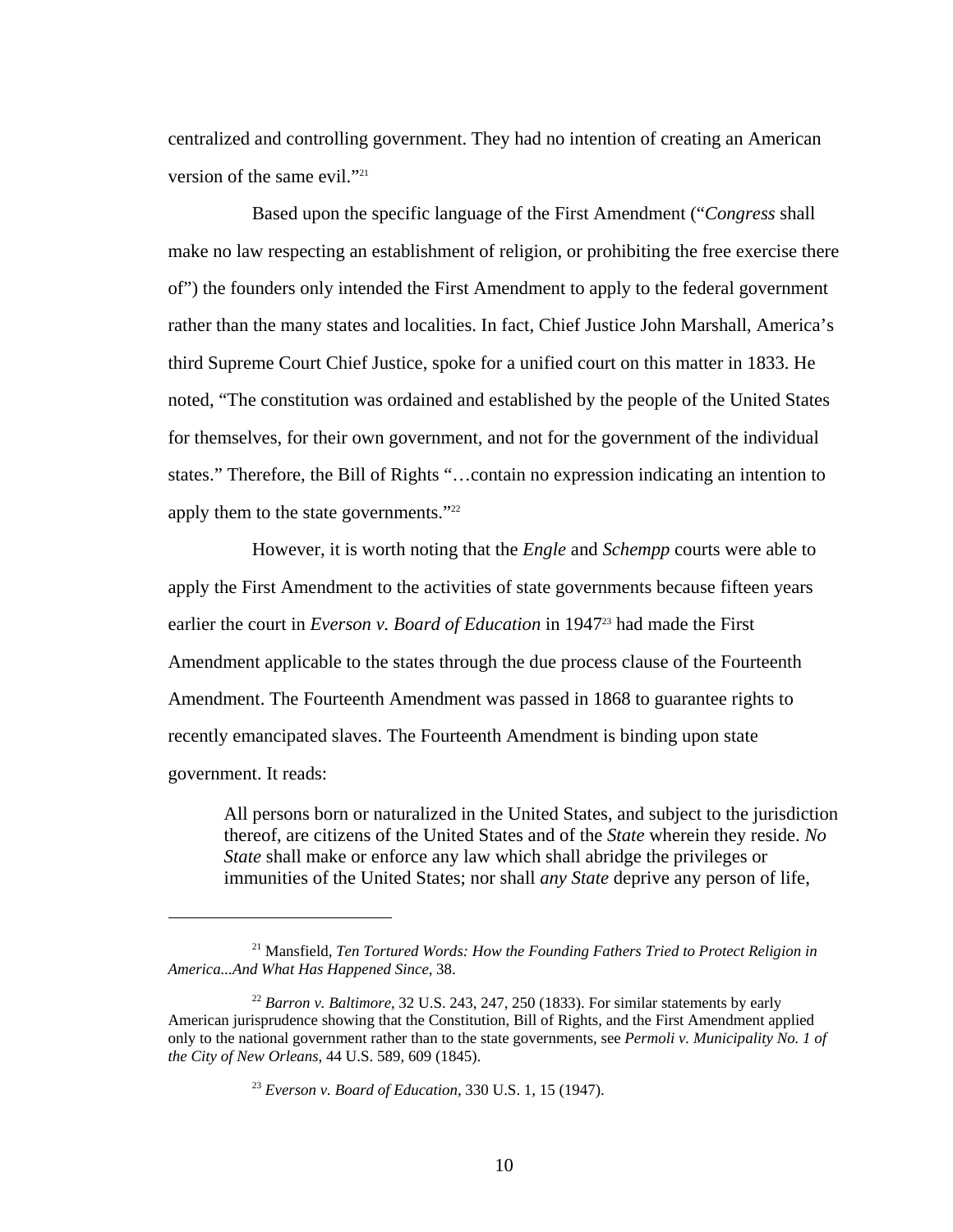liberty, or property, without due process of law; nor to deny to any person *within its jurisdiction* the equal protection of the laws (italics added).

After this amendment was passed, over time the Supreme Court used it as the vehicle to gradually make the Bill of Rights, which were originally intended to be binding only upon the federal government, binding upon state government. Legal scholars call this legal maneuver the doctrine of incorporation.

Thus, the *Everson* decision was ground breaking in two respects. First, it associated the Jeffersonian wall of separation between church and state from his 1802 letter with the First Amendment's prohibition against an establishment of religion.<sup>24</sup> The court declared, "In the words of Jefferson, the clause against establishment of religion by law was intended to erect 'a wall of separation between church and State'.…The First Amendment has erected a wall between church and state. That wall must be kept high and impregnable. We could not approve the slightest breach."25 Second, it made the separation of church and state concept supposedly found in the First Amendment applicable to the individual state governments despite the fact that the actual wording of the First Amendment indicates that it applies only to Congress at the federal level. Thus, *Everson* laid the groundwork over a decade earlier. The *Engle* and *Schempp* courts simply took the precedent set in Everson and used it to remove Bible reading and prayer from state government public schools.

Why did the *Everson* court make such a radical move? Justice Hugo Black wrote the majority opinion in *Everson*. According to Mansfield, Black struggled early on as a Supreme Court justice after being appointed to the bench by Franklin Roosevelt in 1937. "His opinions sounded like Senate speeches and were unevenly reasoned. Justice

 $24$  Earlier courts that cited Jefferson's 1802 letter in full did not connect this "wall of separation of church and state" to the First Amendment's establishment clause prohibiting a state establishment of religion but rather used it only in connection with the issue of how much government could regulate religion. *See Reynolds v. United States*, 98 U.S. 145, 164 (1878).

<sup>25</sup> *Everson v. Board of Education*, 330 U.S. 1, 16, 18 (1947).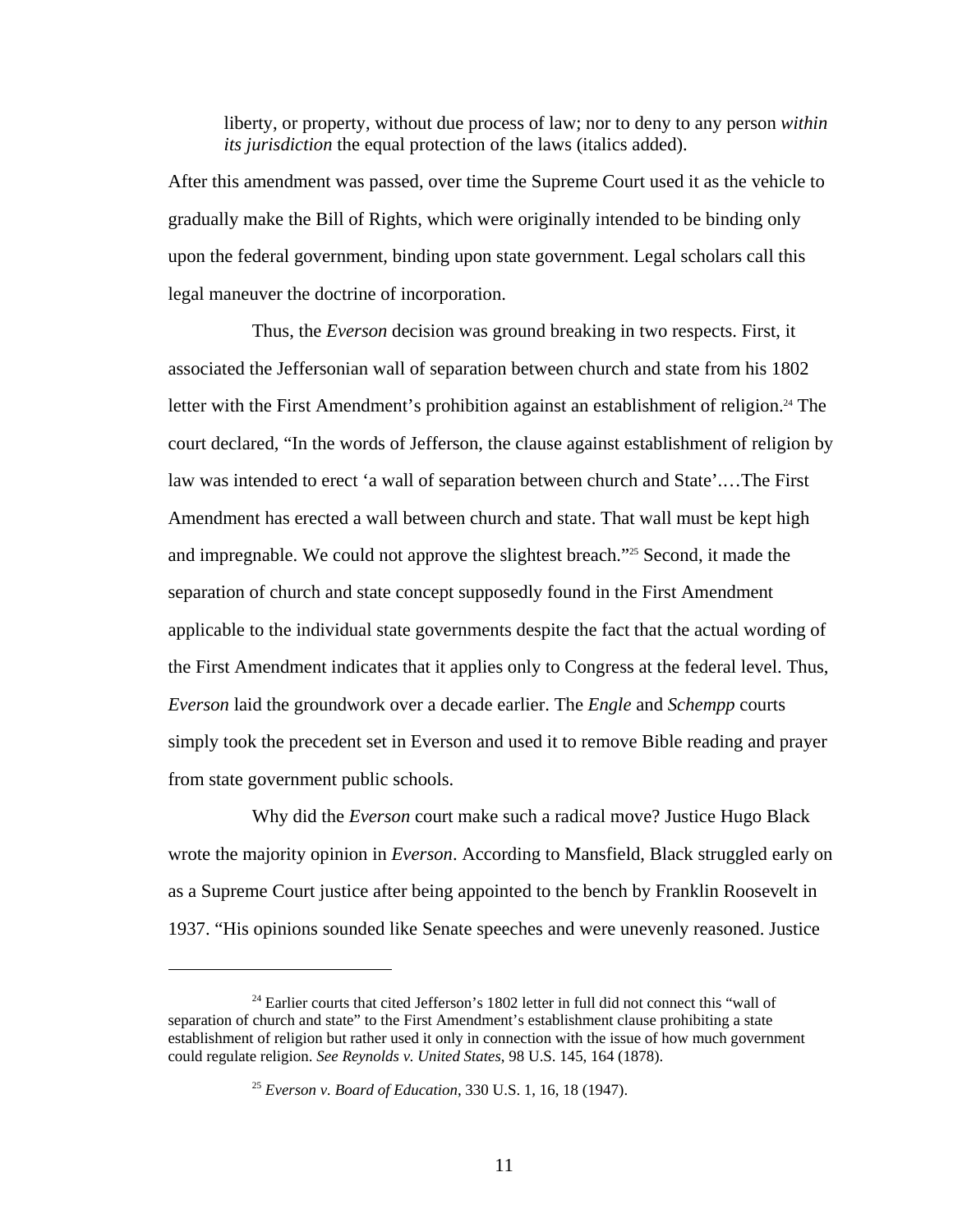Harlan Fiske Stone complained openly about Black to members of the press and even wrote Felix Frankfurter at Harvard Law School suggesting that he give Black some needed tutoring."26 Another interesting feature of Black's background includes his former membership in the Ku Klux Klan,<sup> $27$ </sup> which is a racist organization known for its hostility against blacks, Jews, and Catholics. *Everson* involved the Constitutionality of a New Jersey law that required school boards to reimburse parents for the transportation expenses that they incurred in sending their children to Catholic schools. Although the court ultimately upheld this arrangement, Black's Klan background and resulting hostility against the Catholic Church may explain the sweeping separation of church and state language that he chose to incorporate into his majority opinion.

# **HISTORICAL CONTEXT OF THE FOURTEENTH AMENDMENT**

Fifth, the *Engle* and *Schempp* courts followed the precedent set by the *Everson* court in using the Fourteenth Amendment as the vehicle for making the First Amendment's religion clauses applicable to the states. However, the Fourteenth Amendment has nothing to do with religion. Historically speaking, the Fourteenth Amendment was passed in 1868 in the post-Civil War era in order to guarantee certain rights to the recently emancipated slaves.

Moreover, just seven years after the Fourteenth Amendment passed, a legislative attempt, known as the Blaine Amendment so named after Representative James Blaine of Maine, was made to allow the First Amendment to become binding upon the states through the vehicle of the Fourteenth Amendment. Yet the very Congress,

<u>.</u>

<sup>26</sup> Mansfield, *Ten Tortured Words: How the Founding Fathers Tried to Protect Religion in America...And What Has Happened Since*, 59-60.

<sup>27</sup> Ibid., 55-60; William A. Donohue, *Secular Sabotage: How Liberals Are Destroying Religion and Culture in America* (NY: Faith Words, 2009), 119.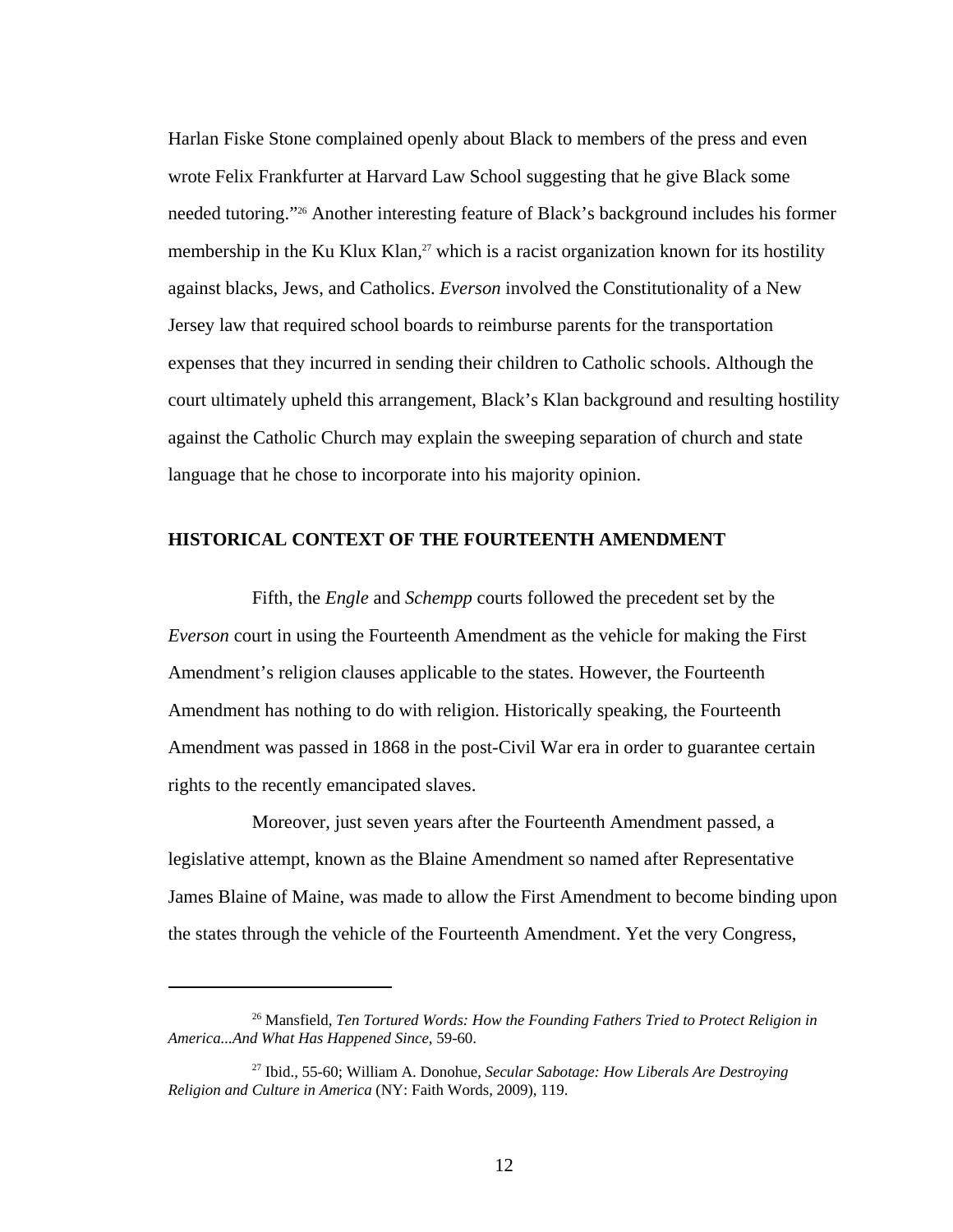which was comprised of many of the same people who helped form the Fourteenth Amendment, voted down all attempts to link the First Amendment and the Fourteenth Amendment together in this manner.<sup>28</sup> Judge William Brevard Hand commented many years later that the Blaine Amendment's defeat was a "stark testimony to the fact that the adopters of the Fourteenth Amendment never intended to incorporate the establishment clause of the First Amendment against the states…"29 Thus, for the *Engel* and *Schempp* courts to make the First Amendment applicable to the states through the vehicle of the Fourteenth Amendment not only ignores the Fourteenth Amendment's historical context, but it also contradicts the intent of those who drafted the Fourteenth amendment.

#### **NO PRECEDENT CITED**

 $\overline{a}$ 

Sixth, by banning voluntary prayer in public schools, the *Engel* court made the radical move of overturning a long-standing tradition in American educational history without citing a single precedent. Yet a court following established precedent from previous courts is one of the cornerstones of American jurisprudence. Legal scholars call this time honored principle *stare decisis*, which is a Latin expression meaning, "Let precedent stand." Interestingly, a year later, even the *Schempp* court called attention to the non-existence of any precedent cited in *Engel* when it noted, "Finally, in *Engel v. Vitale*, only last year, these principles were so universally recognized that the Court, without the citation of a single case...reaffirmed them" (italics added).<sup>30</sup>

<sup>28</sup> *McCollum v. Board of Education*, 333 U.S. 203, 218-219, n.6 (1948).

<sup>29</sup> *Jaffree v. Board of School Commissioners*, 554 F. Supp. 1104, 1126 (1983).

<sup>&</sup>lt;sup>30</sup> School District of Abington Township v. Schempp, 374 U.S. 203, 220-21 (1963). For further discussion on how the linking of the First and Fourteenth Amendments is inconsistent with the founder's intent, see Mansfield, *Ten Tortured Words: How the Founding Fathers Tried to Protect Religion in America...And What Has Happened Since*, 69-72.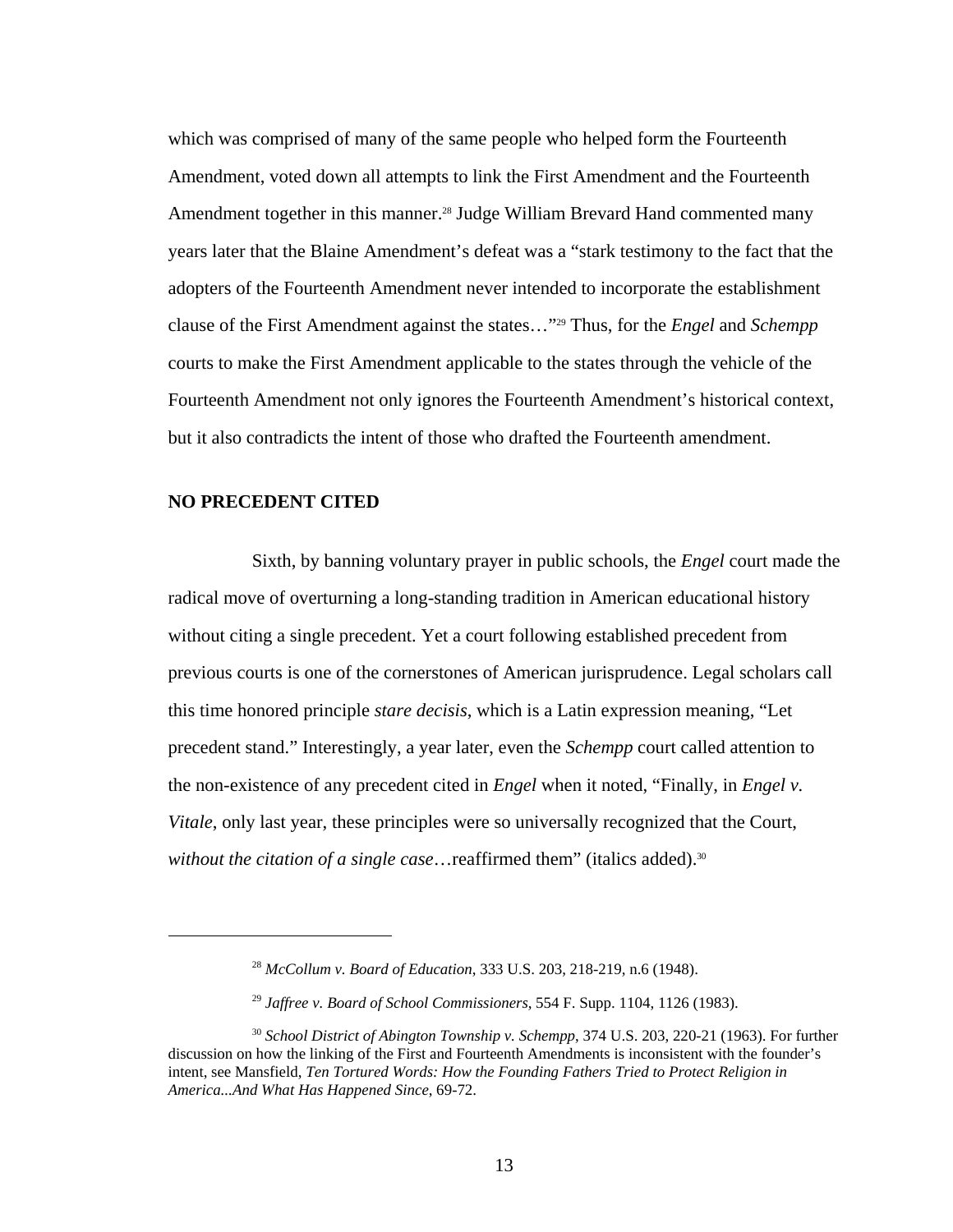Today when courts cite prior authority in order to remove some vestige of Christianity from public life, they typically fail to cite anything prior to the 1947 *Everson* case.31 In other words, the *Everson* and *Engle* courts not only created new case law by failing to cite precedent, but they also became precedent themselves since they are now routinely cited when modern courts want to pursue a similar course of action in removing Christian expression from government. The same practice is followed in the abortion debate. In 1973, the *Roe* court created a constitutional right to procure an abortion out of nothing.32 Today, courts look to *Roe* as settled law and precedent when protecting and furthering the right to have an abortion.

#### **BIBLE READING CAUSES PSYCHOLOGICAL DAMAGE**

 Seventh, the *Engle* and *Schempp* courts reached the decisions that they reached regarding prayer and Bible reading in the schools because of their *a priori* belief that such activity is psychologically harmful. The fact that the court majorities perceived these practices as harmful is evidenced by the *Schempp* court's willingness to rely on expert testimony indicating that psychological damage could be inflicted on a child if portions of the New Testament were read without explanation. The court observed:

But if portions of the New Testament were read without explanation, they could be, and in his specific experience with children Dr. Grayzel observed, had been, psychologically harmful to the child and had caused a divisive force within the social media of the school.<sup>33</sup>

Rather than considering additional testimony of how prayer and Bible reading might be emotionally beneficial, the court had already made up its mind that such practices were detrimental.

<sup>31</sup> Barton, *Myth of Separation*, 163-66.

<sup>32</sup> *Roe v. Wade*, 410 U.S. 113 (1973).

<sup>33</sup> *School District of Abington Township v. Schempp*, 374 U.S. 203, 209 (1963).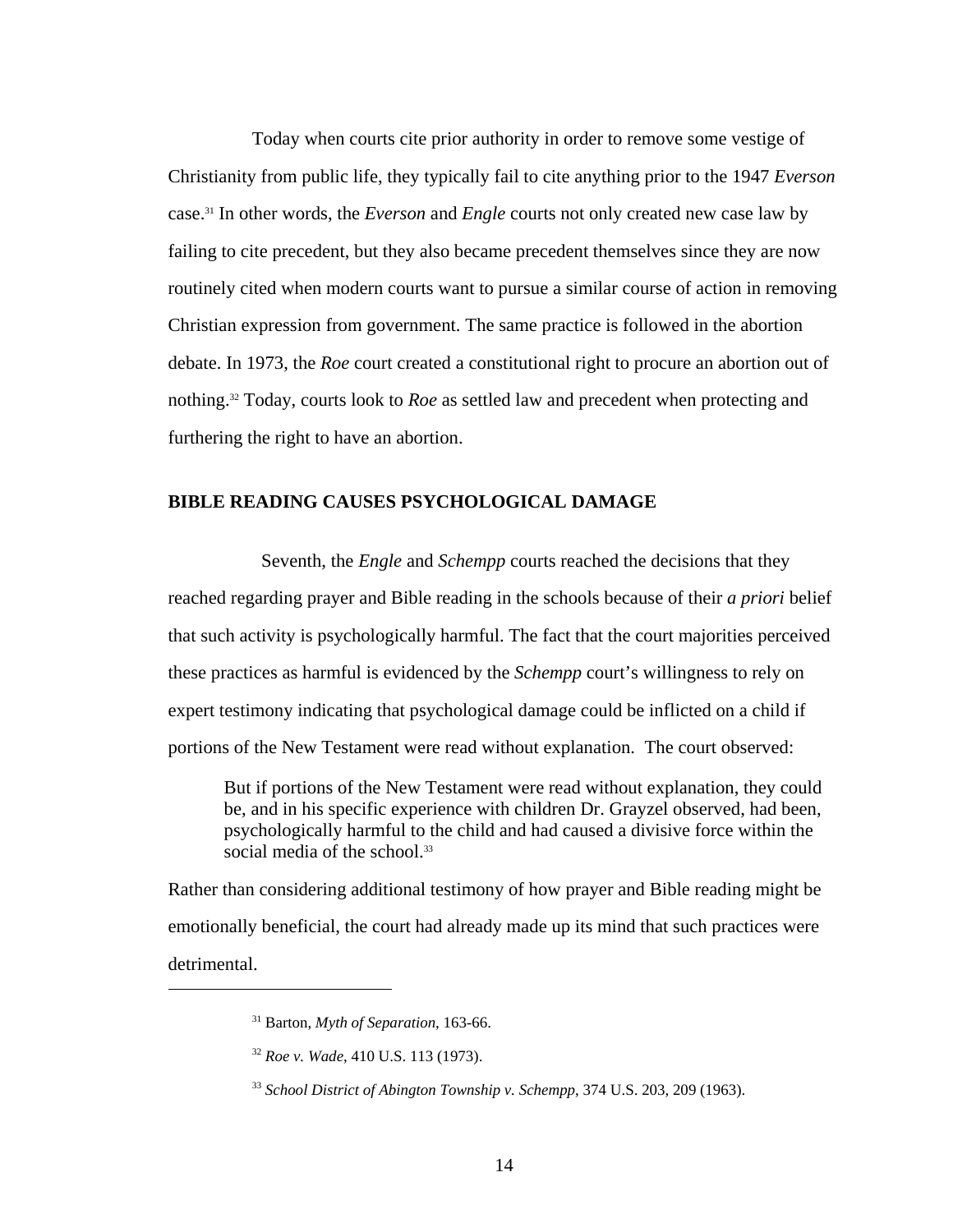# **A LEGISLATIVE RATHER THAN A JUDICIAL PHILOSOPHY**

Eighth, the *Engel* and *Schempp* courts seemed to have followed more of a legislative philosophy rather than a judicial philosophy. It is interesting to observe that most of the jurists on these courts had political rather than judicial experience. Historian David Barton makes the following important observation:

For example, Chief Justice Earl Warren had been the governor of California for ten years prior to his appointment to the court; Justice Hugo Black had been a U.S. Senator for ten years prior to his appointment; Justice Felix Frankfurter had been an assistant to the Secretary of Labor and a founding member of the ACLU; Justice Arthur Goldberg had been the Secretary of Labor and ambassador to the United Nations; Justice William Douglas was chairman of the Securities and Exchange Commission; all the justices except Potter Stewart had similar political backgrounds. Justice Potter Stewart, having been a federal judge for four years prior to his appointment, was the only member of the court with extended federal constitutional experience before his appointment. Interestingly Justice Potter Stewart was the only justice who objected to the removal of prayer on the basis of precedent. He alone acted as a judge: the rest acted as politicians.34

## **SELECTIVE ENFORCEMENT**

Ninth, the court has been highly selective in terms of which religions are to be removed from government based upon the separation of church and state principle. Despite the court's willingness to violate the intent of the Constitution in removing Christianity from public school classrooms, the same court has shown reluctance toward applying the same standard to pagan religious practices. Because nature abhors a vacuum, pagan religious practices quickly filled the void created by the banished Judeo-Christian value system. Consequently, many public school children are still exposed to religious practices.

<sup>34</sup> Barton, *Myth of Separation*, 148.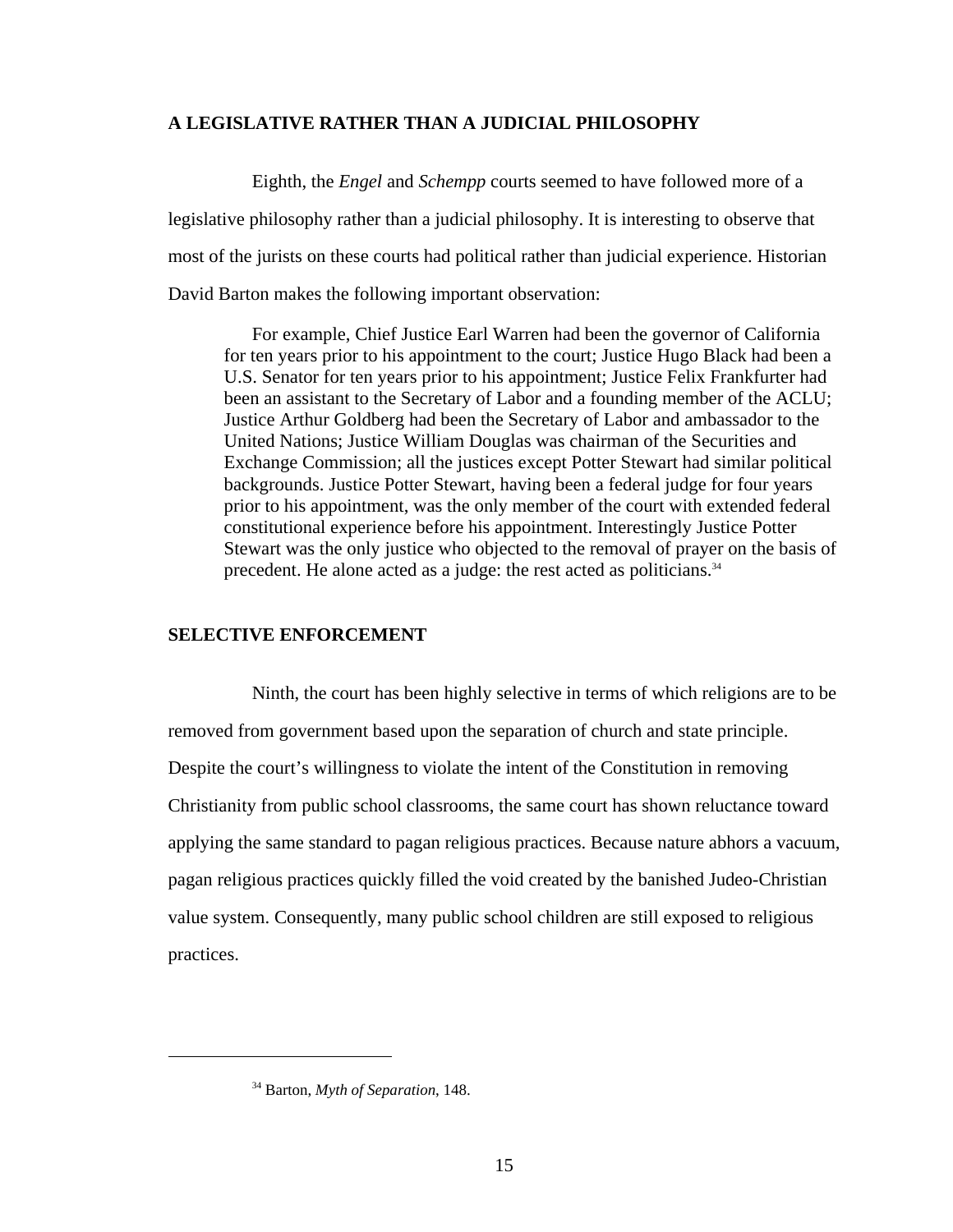However, these practices are now in the form of New Age visualizing and channeling.35 In fact, New Agers are quite open in their conviction that the public school classroom is an appropriate venue for proselytizing and evangelizing the next generation with the New Age worldview. Note the words of New Ager John Dunphy.

I am convinced that the battle for humankind's future must be waged and won in the public school classroom by teachers who correctly perceive their role as the proselytizers of a new faith: a religion of humanity that recognizes and respects the spark of what theologians call divinity in every human being. These teachers must embody the same selfless dedication as the most rabid fundamentalist preachers, for they will be ministers of another sort, utilizing a classroom instead of a pulpit to convey humanist values in whatever subject they teach, regardless of the educational level—preschool day care or large state university. The classroom must and will become an arena of conflict between the old and the new—the rotting corpse of Christianity, together with all its adjacent evils and misery, and the new faith of humanism, resplendent in its promise of a world in which the never-realized Christian ideal of "love thy neighbor" will finally be achieved….humanism will emerge triumphant. It must if the family of humankind is to survive.<sup>36</sup>

Regarding such practices, the court suddenly turned a deaf ear to its cherished Separation of Church and State doctrine. While one religion was pushed out of government, another religion was allowed in. Thus, Separation of Church and State has been selectively used to drive Christianity out of the public square while simultaneously paving the way for tax subsidized New Age and occultic practices.

The courts have also refused to show the same zeal in policing Islam in the

public schools in comparison to how they regulated Christian expression. According to

one recent newspaper account:

<u>.</u>

In the wake of Sept. 11, an increasing number of California public school students must attend an intensive three-week course on Islam, reports ASSIST NEWS SERVICE. The course mandates that seventh-graders learn the tenets of Islam,

<sup>35</sup> John Ankerberg and Craig Branch, *Thieves of Innocence* (Eugene, OR: Harvest House, 1993), 35-50; Berit Kjos, *Under the Spell of Mother Earth* (Wheaton, Ill: Victor Books, 1992), 35-37.

<sup>36</sup> John J. Dunphy, "A Religion for the New Age," *The Humanist* 43, no. 1 (January/February 1983): 26.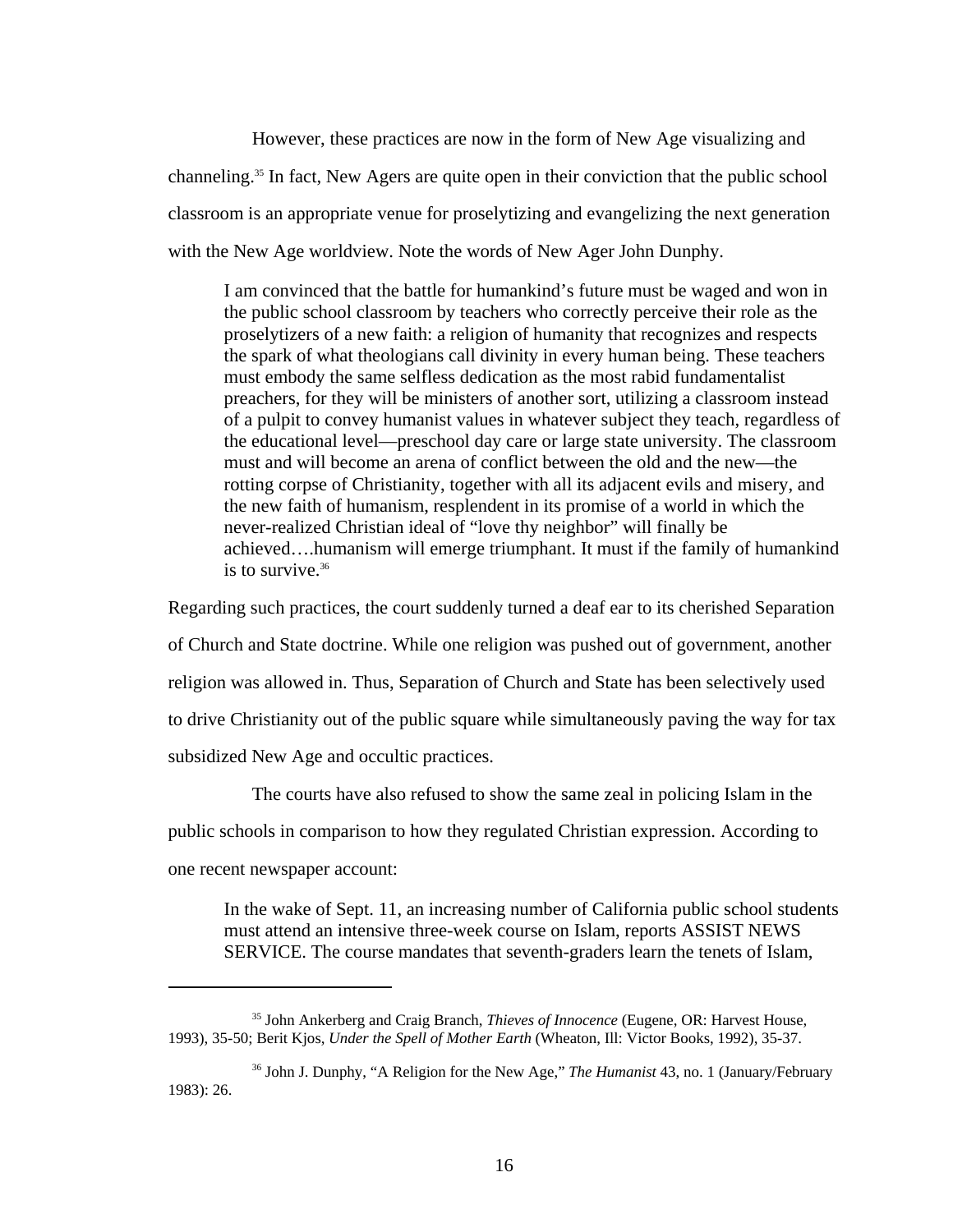study the important figures of the faith, wear a robe, adopt a Muslim name and stage their own jihad…students must memorize many verses in the Koran, are taught to pray "in the name of Allah, the Compassionate, the Merciful" and are instructed to chant, "Praise to Allah, Lord of Creation." "We could never teach Christianity like this," one outraged parent told ANS… "We can't even mentioned the name of Jesus in public schools…but…they teach Islam as the true religion, and students are taught about Islam and how to pray to Allah. Could you imagine the barrage and problems we would have from the ACLU if Christianity were taught in the public schools, and if we tried to teach about the contributions of Matthew, Mark, Luke, John, and the Apostle Paul? But when it comes to furthering the Islamic religion in public schools, there is not one word from the ACLU, People for the American Way or any body else. This is hypocrisy."…"This is not just a class of examining culture…This course is entirely too specific. It is more about indoctrination."…The textbook used for the Islamic course, "Across The Centuries," is published by Houghton-Mifflin and has been adopted by the California school system. In it according to ANS, Islam is presented broadly in a completely positive manner, whereas the limited references to Christianity are "shown in a negative light, with the events such as the Inquisition, and the Salem witch hunts highlighted in bold, black type. ANS notes the portrayal of Islam leaves out word of "the wars, massacres, cruelties against Christians and other non-Muslims that Islam has consistently perpetrated over the centuries."37

One also notices a far more aggressive enforcement of the Separation of

Church and State principle whenever conservative Christianity is the target as opposed to liberal Christianity. People are quick to cite the "Separation between Church and State" in order to limit the influence of a member of the "religious right," such as Pat Robertson or the late Jerry Falwell, while failing to apply the same standard when the religious figure in question happens to be a member of the "religious left," such as Al Sharpton, Jesse Jackson, Tony Campolo, Jim Wallis, Jeremiah Wright, or Louis Farrakhan. For example, when leftist religious leaders organized to voice their solidarity behind President Barack Obama's health care plan,<sup>38</sup> the usual voices opposing political activity involving

<sup>&</sup>lt;sup>37</sup> WorldNetDaily, "Brave New Schools: Islam Required in California District; Course has 7th-Graders Memorizing Koran Verses, Praying to Allah," online: http://www.wnd.com, accessed 12 October 2009, 1.

<sup>38</sup> Ed Stoddard, "U.S. Religious Left Wades into Health Care Fight," online: www.reuters.com, accessed 12 October 2009, 1.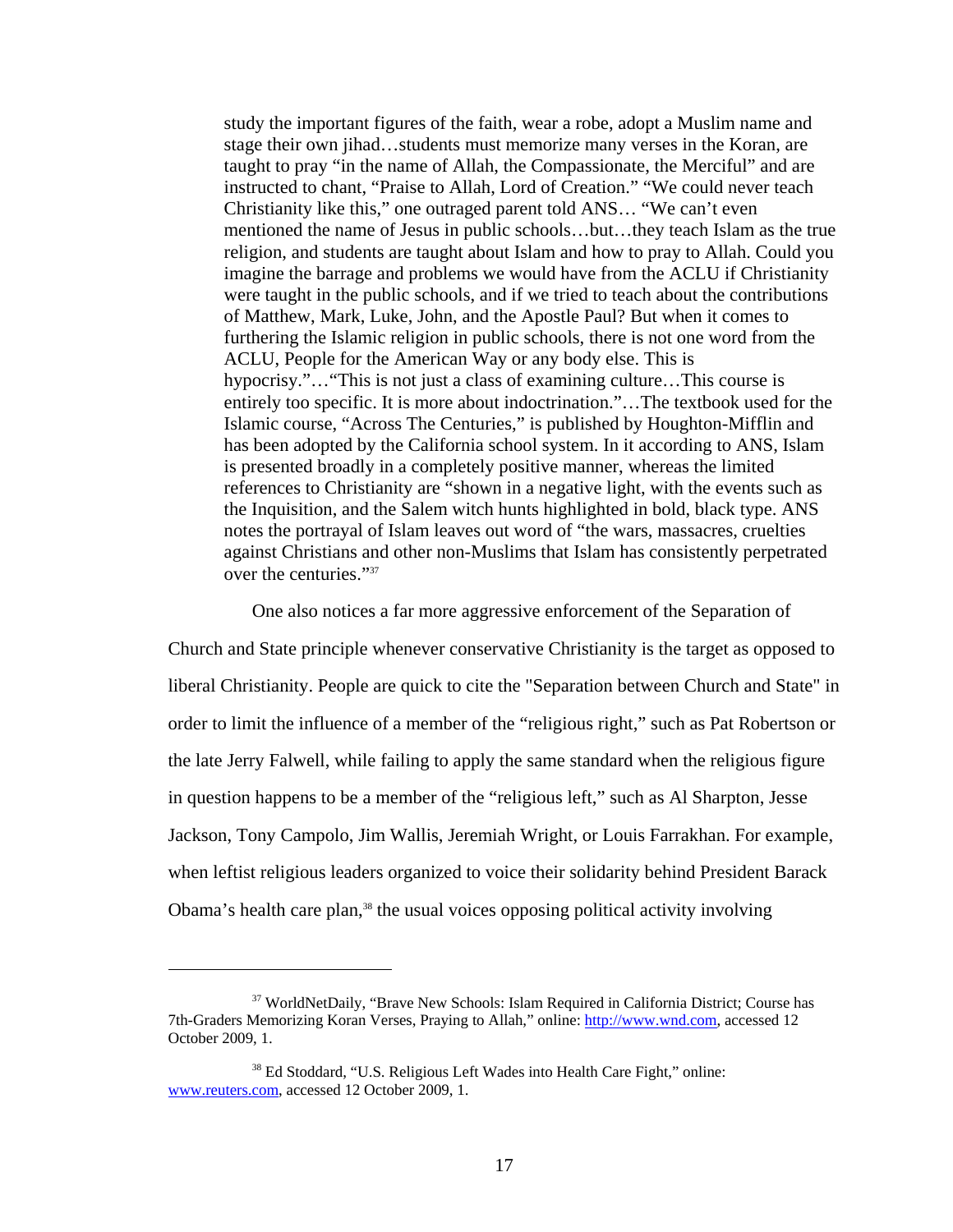conservative religious leaders on Separation of Church and State grounds, such as the ACLU or Americans United for Separation of Church and State or People for the American Way, were inconsistently silent.

In addition to New Age, Islam, and Christian leftism, the courts have refused to aggressively enforce the Separation of Church and State doctrine against humanism. Humanism is a belief system embraced by many societal leaders, including educator John Dewey, scientist and author Isaac Asimov, and R. Lester Mondale, who is the brother of former Vice-President Walter Mondale during the Carter Administration. The beliefs of humanists are expressed in the following three documents: Humanist Manifesto I (1933), Humanist Manifesto II (1973),<sup>39</sup> and Humanist Manifesto 2000.<sup>40</sup> Humanists embrace the following six core tenets: the non-existence or irrelevancy of God, man as the center of all things, the reality of evolution, man as an evolved animal rather than a special creature made in the image of His creator, the absence of any absolute morals or values, and confidence in the scientific method to solve the world's problems.<sup>41</sup> Many will recognize these beliefs since they are taught unabashedly in public schools today.

What is critical to understand is that humanism is just as much a religion as is Christianity.42 For example, because humanism's tenets are unprovable, they must be accepted by faith. How can one prove the non-existence of values or of God? Because it is impossible for an atheist to investigate every part of the universe or to be in all places at the same time, perhaps God resides somewhere where the atheist has not visited. Thus, the notion of God's non-existence must be accepted by faith. Evolution must also be

42 Ibid., 187-91.

<sup>&</sup>lt;sup>39</sup> Paul Kurtz, ed., *Humanist Manifestos I and II* (Amherst, NY: Prometheus, 1973).

<sup>40</sup> Paul Kurtz, ed., *Humanist Manifesto 2000: A Call for a New Planetary Humanism* (Ameherst, NY: Prometheus, 2000).

<sup>41</sup> Eidesmoe, *The Christian Legal Advisor*, 180-87.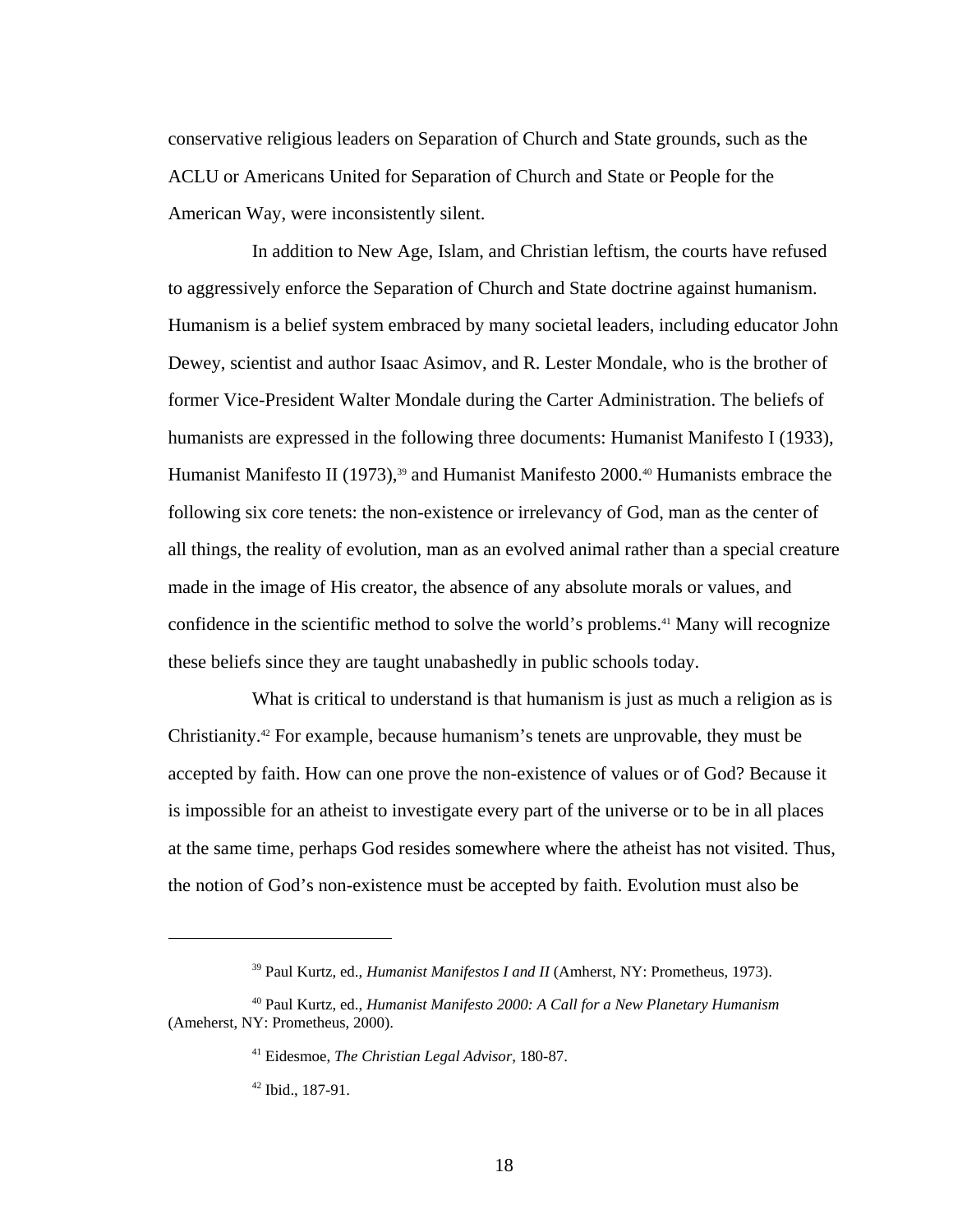accepted by faith. Since the evolutionary process allegedly transpires over millions or billions of years, evolution lies outside the powers of human observation. Because no one has actually observed evolution taking place, it also must be accepted as a matter of faith.

Humanism, like Christianity, also attempts to answer life's most important questions such as "who am I?" (answer: a biological accident), "where did I come from?" (answer: from the primordial soup), "why am I here?" (answer: to fulfill self), "where am I going?" (answer: toward a planetary new world order), and "how can I get there?" (answer: the scientific method). Of course, the Christian answers these questions differently: "who am I?" (answer: a special creation of God), "where did I come from?" (answer: from God's design), "why am I here?" (answer: to know and glorify God), "where am I going?" (answer: to heaven), and "how can I get there?" (answer: only through Jesus Christ). In other words, just as Scripture seeks to answer life's fundamental questions, so does the religion of humanism.

Moreover, humanism claims to represent the advancement of a religion.<sup>43</sup> Humanists even describe themselves as "religious humanists" and their worldview as "religious humanism."44 Evangelical apologist Dr. Norman Geisler was called as an expert witness in a case sometimes referred to as "Scopes II" since it dealt with the constitutionality of a state statute mandating that creation science be taught alongside evolution in Arkansas public schools.<sup>45</sup> While on the stand, Geisler was asked if he believed that humanism is a religion. Here is how he answered according to the court transcript:

First of all, this is the Humanist Manifestos I and II, which were published in 1933 and 1973 respectively, and this particular edition comes from Crometheist

<u>.</u>

<sup>43</sup> Kurtz, ed., *Humanist Manifestos I and II*, 8, 10.

<sup>44</sup> Ibid., 8-9.

<sup>45</sup> *McLean v. Arkansas Board of Education*, 529 F. Supp. 1255 (1982).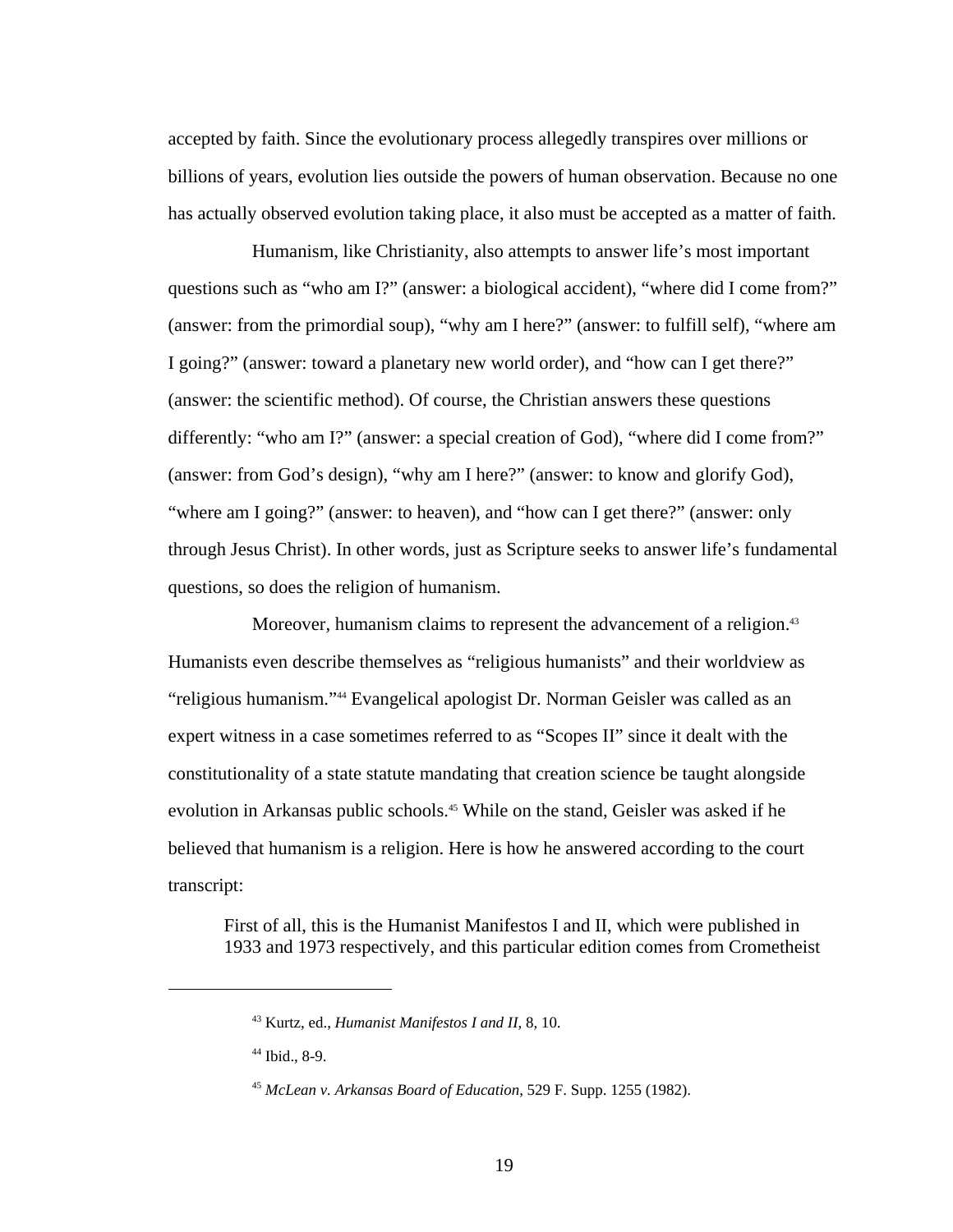[Prometheus] Books, which publishes a lot of humanistic material. In the preface it says on the very first line of page 3, "Humanism is a philosophical religious and moral point of view as old as human civilization itself." Then without reading more of this part I counted some 28 times in the first manifesto the use of the word religion, most of which was a positive use describing a humanist point of view. Then if you note on page 4 in the last paragraph there about four lines down, it says, "They are not intended as new dogmas," referring to this manifesto, "for an age of confusion, but as the expression of a quest for values and goals that we can work for and that can help us to take a new direction. Humanists are committed to building a world that is significant, not only for the individual's quest for meaning but for the whole human kind." I think that's a good description of what I discovered a religion to be. They describe it as a religion. It is a commitment to something that is of transcendent value for them. Then I noted on the first page, page 7 really, Humanist I on the bottom, it speaks several times on that page, line 2, religion, line 5 religion, down through the page about six times, and the last line refers to abiding values. Then on the next page, page 8, the first full paragraph, at the end of that paragraph the third line from the end of the paragraph reads, "To establish such a religion is a major necessity of the present. It is the responsibility which rests upon this generation. We, therefore, affirm the following." And then they give their humanistic beliefs. So, the Humanistic Manifesto claims to be an expression of a religion called Humanism that has certain component parts that they describe.46

In addition, humanism's status as a religion is also evidenced by the American

Humanist Society's possession of 501(c)3 tax-exempt status and its classification by the

IRS as a church.47 Even the Supreme Court has referred to humanism as a religion. In

*Torcaso v. Watkins* the court noted, "Among the religions in this country which do not

teach what would generally be considered a belief in the existence of God are Buddhism,

Taoism, Ethical Culture, Secular *Humanism* and others" (italics added).48 In sum,

humanism has all of the characteristics of a religion.<sup>49</sup>

<sup>46</sup> Norman Geisler, *Creation & the Courts: Eighty Years of Conflict in the Classroom and the Courtroom* (Wheaton, Ill: Crossway, 2007), 155-56.

<sup>47</sup> David Noebel, J.F. Baldwin, and Kevin Bywater, *Clergy in the Classroom: The Religion of Secular Humanism*, 3d rev. ed. (Manitou Springs, CO: Summit, 2007), 159.

<sup>48</sup> *Torcaso v. Watkins*, 367 U.S. 488, 495, n. 11 (1961).

<sup>49</sup> For an in-depth demonstration of humanism's religious status, see Noebel, Baldwin, and Bywater, *Clergy in the Classroom: The Religion of Secular Humanism*.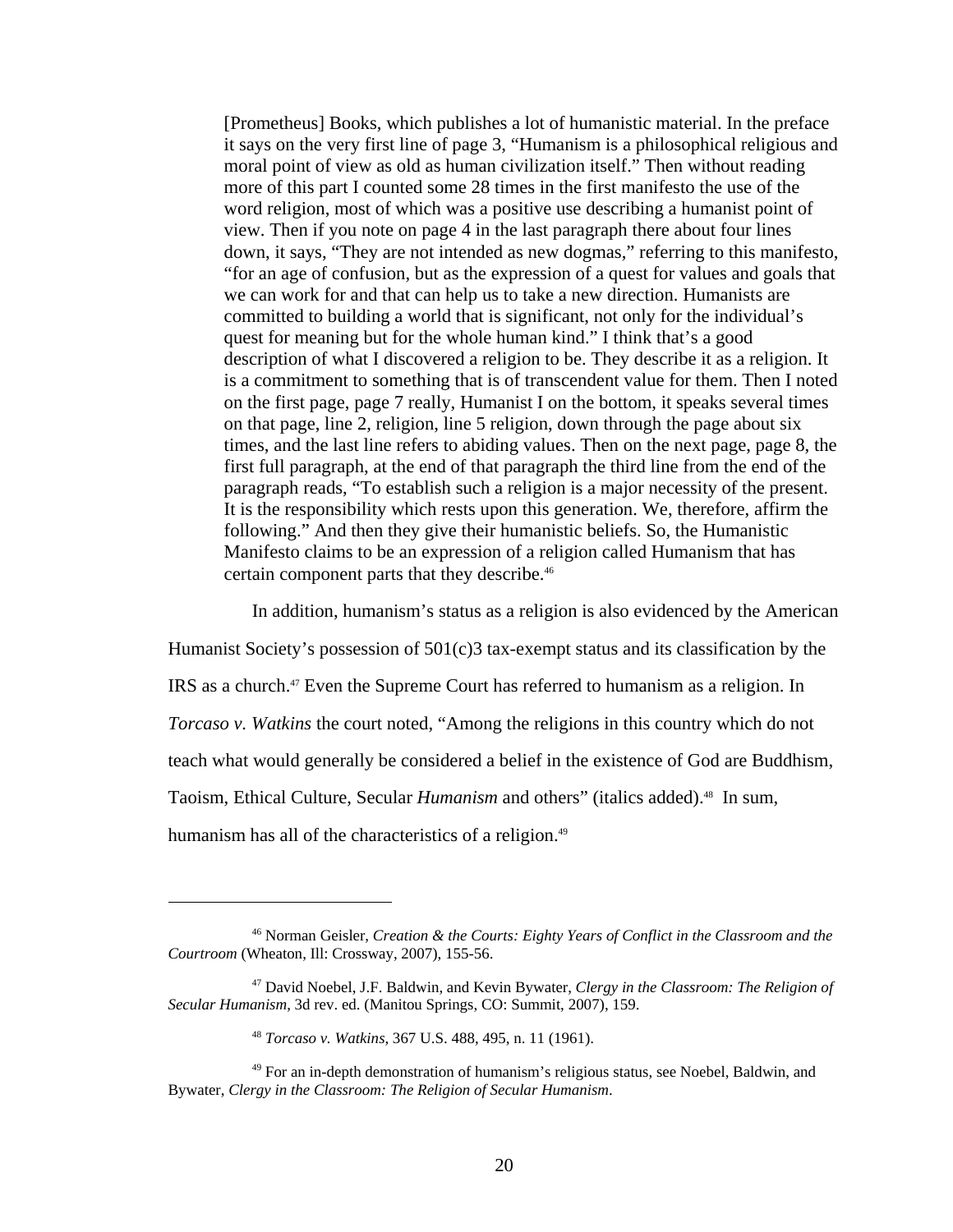Like New Agers, humanists are also transparent in their conviction that the public school classroom represents an appropriate pulpit for indoctrinating the next generation into the humanist faith. Humanist Charles Francis Potter divulged:

Education is thus a most powerful ally of Humanism, and every public school is a school of Humanism. What can the theistic Sunday-schools, meeting for an hour once a week, and teaching only a fraction of the children, do to stem the tide of a five-day program of humanistic teaching?50

Because of religious humanism's dominance in public education, some have even referred to government schools as seminaries, which are busy training the next generation of humanist priests. Despite humanism's religious influence in public education, the Supreme Court has done little, if anything, to dis-establish this religious system from the taxpayer-funded classroom. Thus, it is incorrect to believe that the court threw religion out of the schools in the 1960's. In actuality, what the high court did in *Engle* and *Schempp* was to exchange religions. Christianity was banished and the religion of humanism took its place. Sadly, most people are unable to recognize this reality since humanism masquerades as religiously neutral. In actuality, today's public schools are just as religious as ever. The only difference is that the Christian religion no longer reigns supreme. Rather, religious humanism has become the state sponsored religion of the United States of America.

Thus, the preceding discussion involving the New Age, Islam, and Humanism in the public schools clearly communicates that "Separation Between Church and State" has nothing to do with removing religion from government schools. Rather, this phrase is employed in order to injure Christianity and simultaneously elevate non-Christian religions in public schools. A similar philosophy is at work behind other issues such as feminism. Because feminists sat by silently while former President Bill Clinton harassed, groped, and even raped multiple women, in order to remain intellectually honest, the

<sup>50</sup> Charles Francis Potter, *Humanism: A New Religion* (NY: Simon and Schuster, 1930), 128.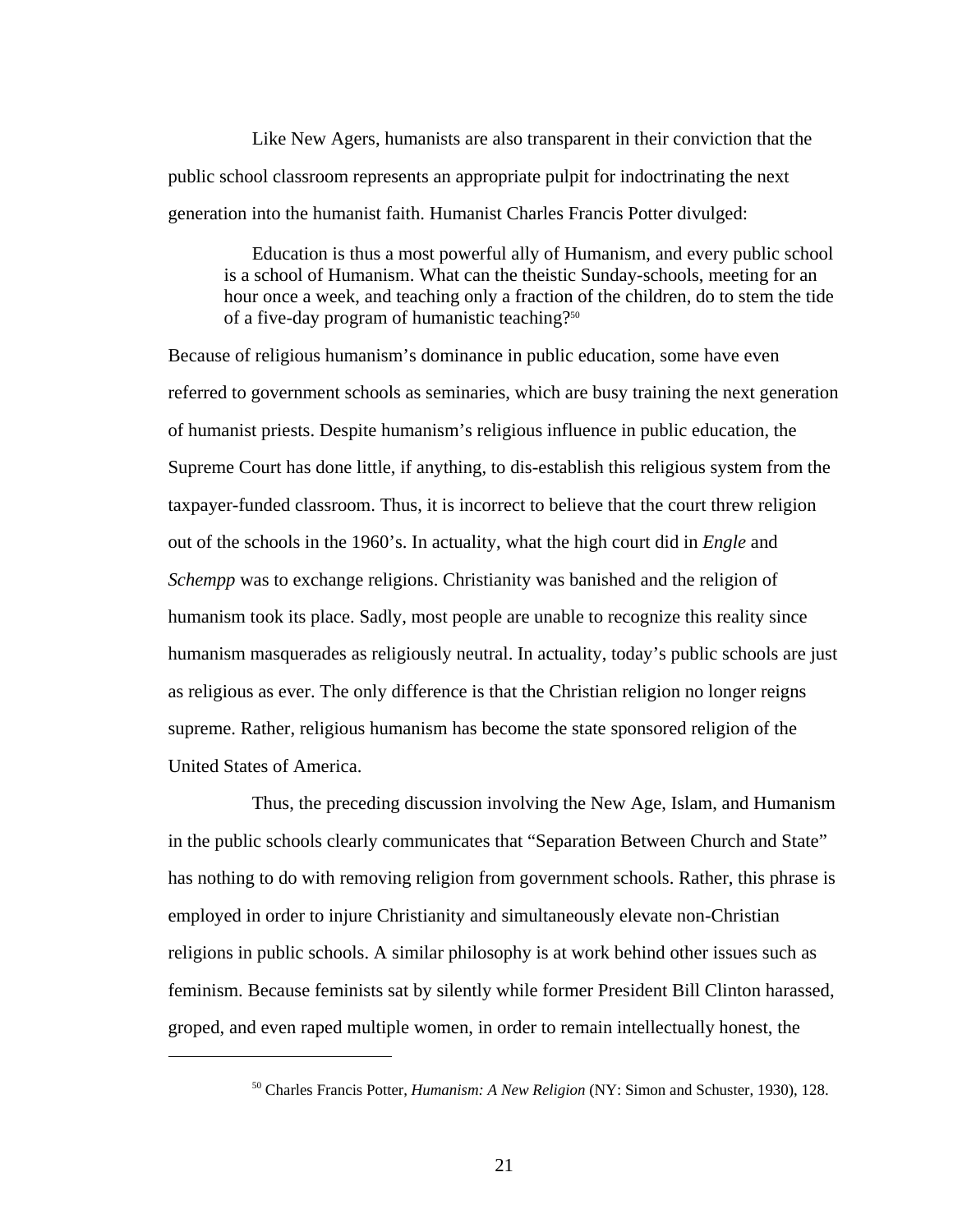objective observer had to conclude that modern feminism is not really concerned about protecting women. Rather feminism is used selectively to further liberalism by injuring conservative office holders, such as Clarence Thomas, and by promoting liberal office holders such as Ted Kennedy and Bill Clinton. The same can be said regarding the Separation Between Church and State. This phrase does not refer to the removal of religion from public life. Rather, the phrase is used today in order to mitigate the Christian religion while simultaneously promoting non-Christian religions in its place.

### **CONCLUSION**

In conclusion, what this chapter has demonstrated is that the introduction and application of the "Separation Between Church and State" doctrine into the fabric of American culture is one of the greatest acts of fraud and deception ever to be perpetrated upon the American people. The doctrine is nothing more than a legal fiction brought into existence only by committing tremendous violence against the founders' original vision for the country. In its march to separate Christianity from government, the high court in *Engle* and *Schempp* read words into the First Amendment that simply are not there, relied upon and took out of context a letter written by Thomas Jefferson more than a decade after the Constitution was created, ignored the legislative activities of those who authored the First Amendment, applied the First Amendment to the states in spite of the fact that the First Amendment describes itself only as a limitation upon federal power, ignored the original intent of the Fourteenth Amendment, failed to cite a single precedent, erroneously believed that Christianity causes psychological damage, acted as the Constitution's amender rather than its interpreter, and selectively applied their newly created separation doctrine only to Judeo-Christian truth while giving alternative non-Christian religions a virtual free pass.

22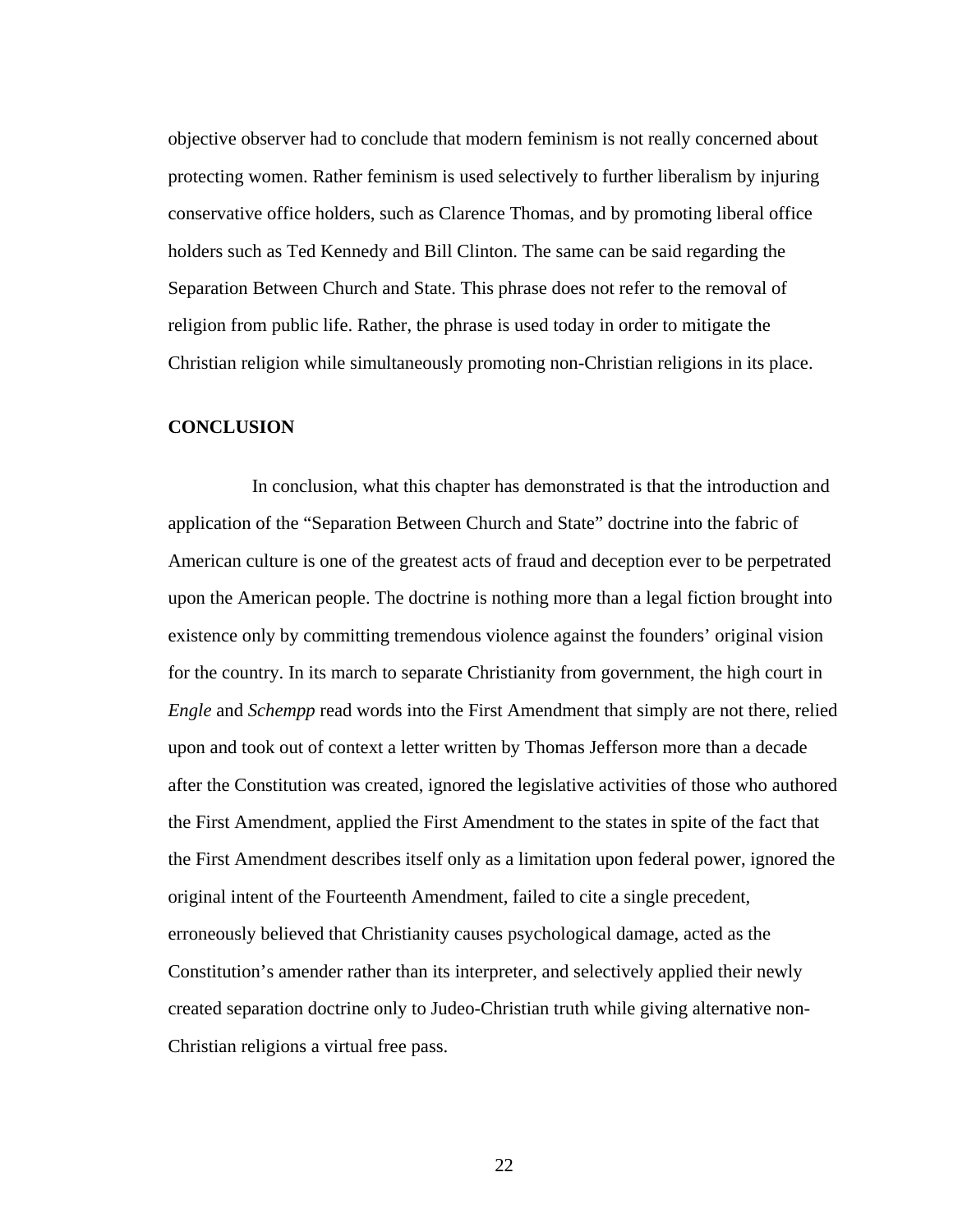While this criticism may sound strong, it is not mine alone. None other than Supreme Court Chief Justice William Rehnquist leveled a similar harsh critique of the "Separation Between Church and State" concept in his dissenting opinion in *Wallace v. Jaffree*.<sup>51</sup> There, Rehnquist used the following phrases to depict this new doctrine: "the absence of a historical basis for this rigid theory of separation", "not wholly accurate", "can only be dimly perceived", "its lack of historical support", "all but useless as a guide to sound constitutional application", "it illustrates all too well Benjamin Cardozo's observation that 'metaphors in law are to be narrowly watched, for starting as devices to liberate thought, they end often in enslaving it'", "mischievous diversion of judges from the actual intentions of the drafters of the Bill of Rights", "no amount of repetition of historical errors in judicial opinions can make the errors true", "a metaphor based on bad history", "a metaphor which has proved useless as a guide to judging", and "it should be frankly and explicitly abandoned."

Most troubling is that the decision to remove America from its Judeo-Christian heritage did not come through a vote by the American people or even the people's elected representatives. Rather, it originated from the actions of the unelected, life tenured federal judiciary. Even then, the judiciary was able to render such a ruling only by twisting the Constitution and American history into a pretzel. Perhaps all of this would be easier to stomach if the electorate wanted to remove America from Christianity and re-anchor the nation upon humanism. Yet, the people have never formally consented to such a transition.

Equally troubling is the notion that those voices that are the loudest calling for the Separation Between Church and State are also the loudest for radically expanding the role of government into every area of daily life. Certainly the Obama Administration fits

<sup>51</sup> *Wallace v. Jaffree*, 472 U.S. 38, 106-7 (1985).